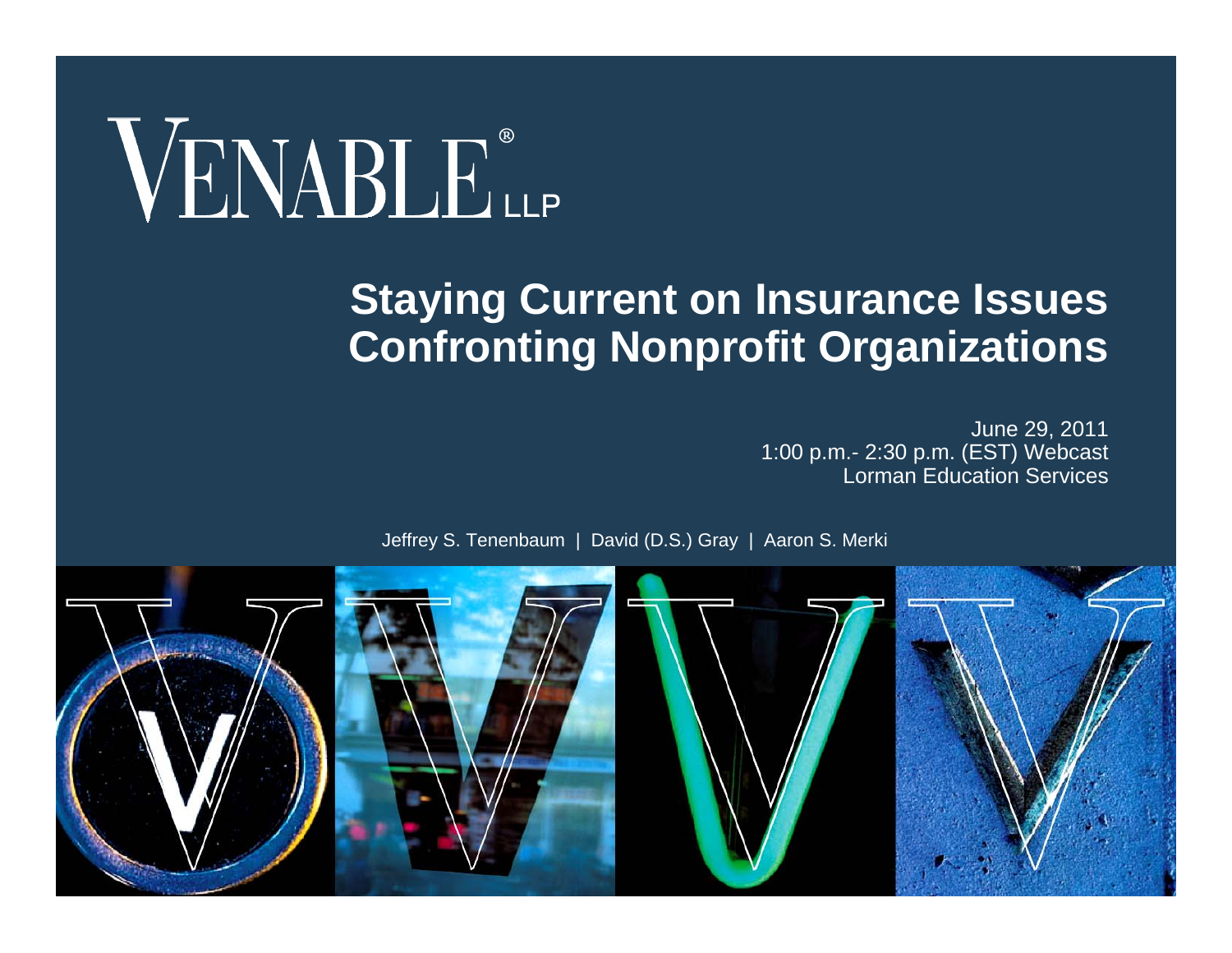# $\mathsf{V}\mathrm{ENARI}\,\mathrm{E}$ ile

#### **The Lead**

- I. Why Does a Nonprofit Need Insurance? Why Does It Need to Understand That Coverage?
- II. What Types of Insurance Policies Should a Nonprofit Consider?
- III. Who Should Be Insured? Who Should Be Involved in That Determination?
- IV.To Where Should That Coverage Extend?
- $V_{-}$  When Should a Nonprofit Organization Consider Insurance Coverage Issues?
- VI. How Can a Nonprofit Organization Protect Its Interests?
- VII. Conclusion/Question-and-Answer Session



© 2011 Venable LLP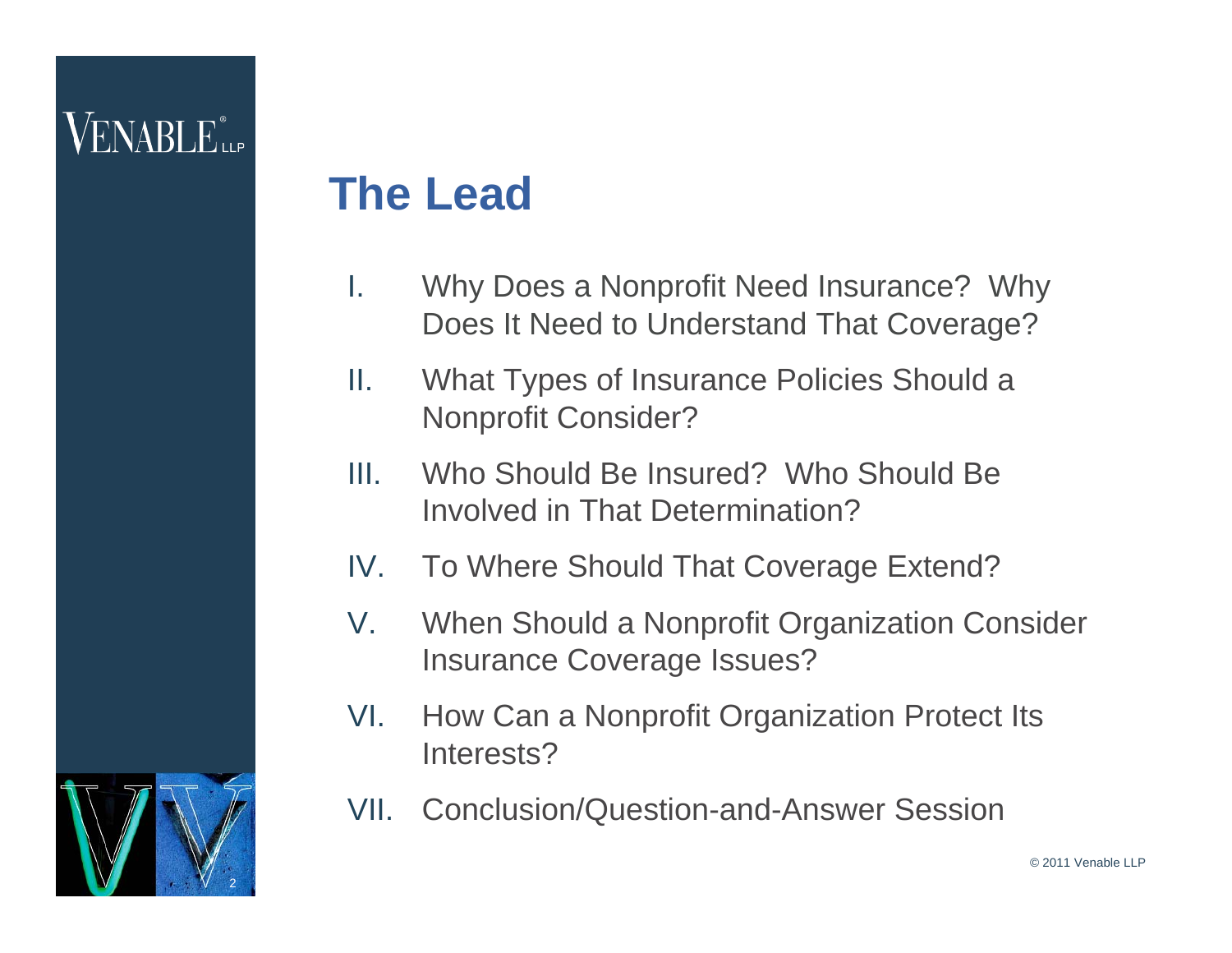#### **Why Does a Nonprofit Need Insurance?**

#### *Obvious Answer:* **To protect against risks.**

- $\overline{\phantom{a}}$  First line of defense
	- $\rightarrow$  Reasonably expected risks associated with "third parties" (generally, losses by someone other than the "insured")
	- $\rightarrow$  Reasonably expected risks associated with "first parties" (generally, losses by the "insured")
- $\mathcal{L}_{\mathcal{A}}$  Last line of defense
	- $\rightarrow$  Tiers of insurance
	- $\rightarrow$ Umbrella policies

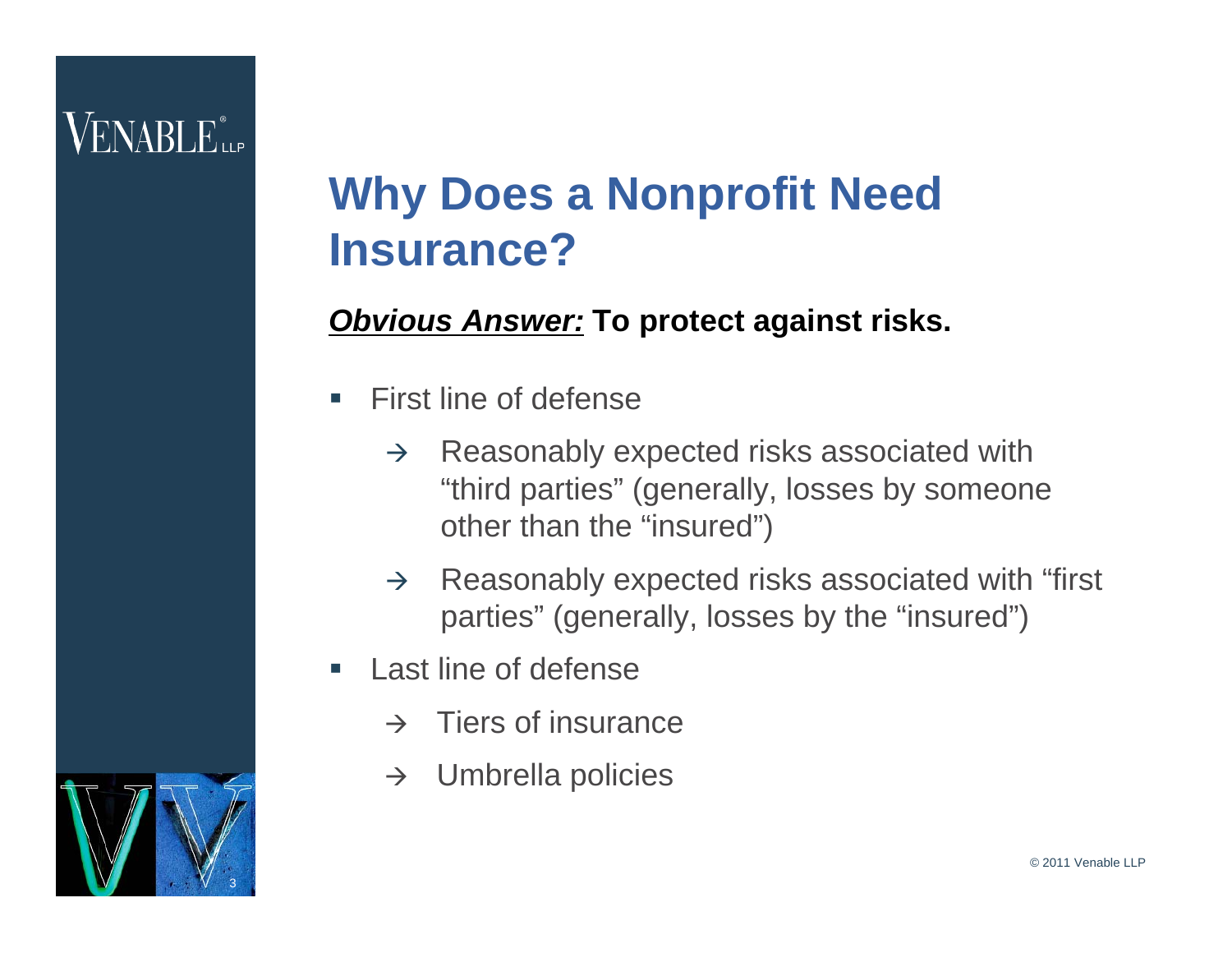#### **Why Does a Nonprofit Need Insurance?**

#### *Not-so-Obvious Answers***:**

#### **There may be legal obligations.**

- $\mathcal{L}_{\mathcal{A}}$ Automobile Liability
- $\overline{\phantom{a}}$ Workers' Compensation
- $\mathcal{L}_{\mathcal{A}}$ Contractual Obligations

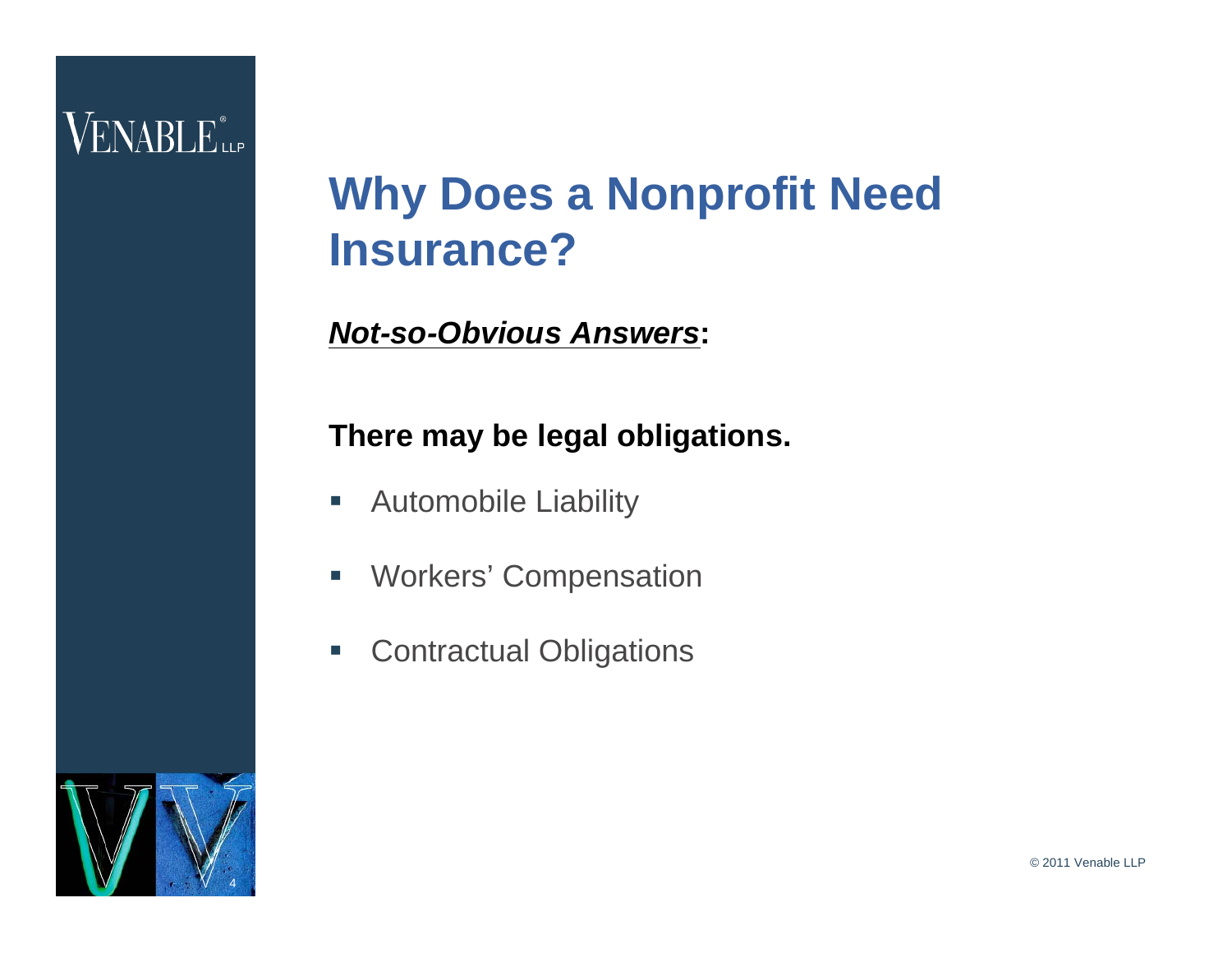#### **Why Does a Nonprofit Need Insurance?**

#### **It makes business sense to have comprehensive coverage.**

- $\Box$ Protects your organization against catastrophic loss
- $\overline{\phantom{a}}$  Protects your organization against unforeseeable loss
- $\overline{\phantom{a}}$ Protects your people
- $\Box$  Attracts and keeps qualified board members, directors, and officers

#### **Litigation follows success.**

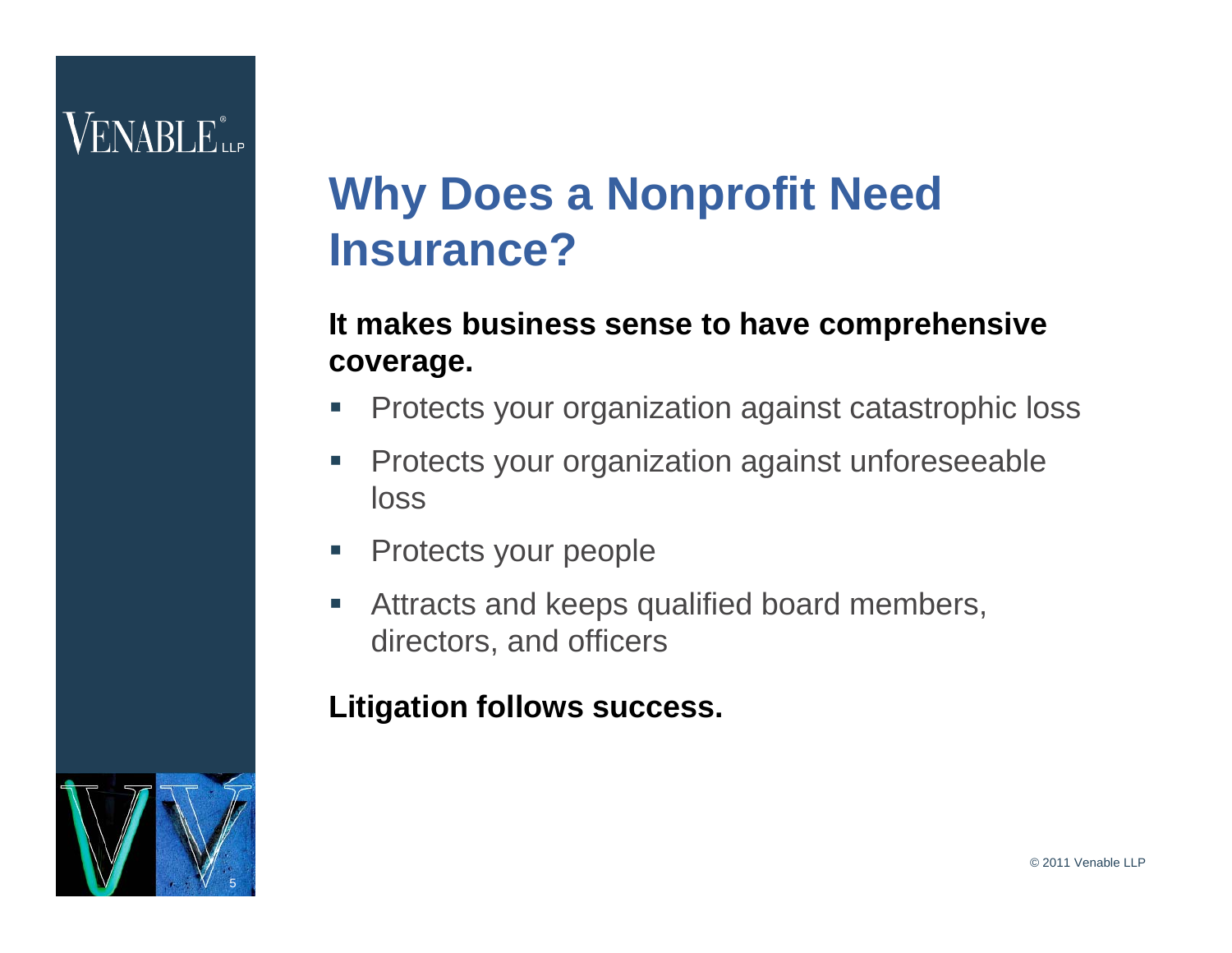# **Why Does It Need to Understand That Coverage?**

- $\mathcal{C}^{\mathcal{A}}$  **One size does not fit all.**
	- $\rightarrow$  "CGLs"
	- $\rightarrow$  "Blanket" Policies
	- $\rightarrow$  "All Risk" Policies
	- $\rightarrow$  "Nonprofit Organization" Policies
- $\mathbb{R}^n$  **Policies should be relatively, but realistically, custom-fitted.**

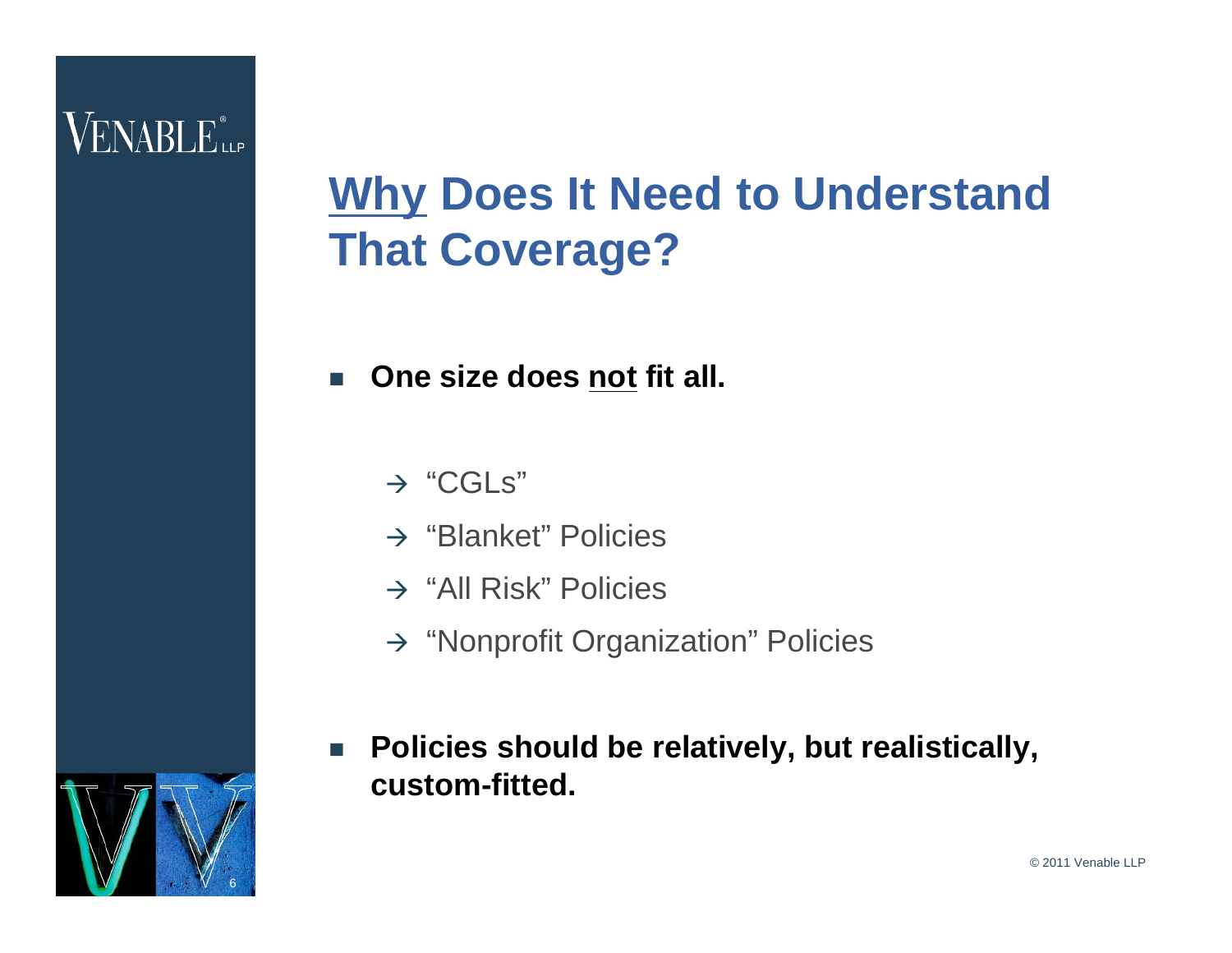## **Why Does It Need to Understand That Coverage?**

 $\mathcal{L}^{\text{max}}$ **Spending more does not equal better coverage.**

 $\mathbb{R}^n$  **Insurance is part of an ongoing, self-evaluative process.** A nonprofit that does not understand its policies cannot protect against its risks.



© 2011 Venable LLP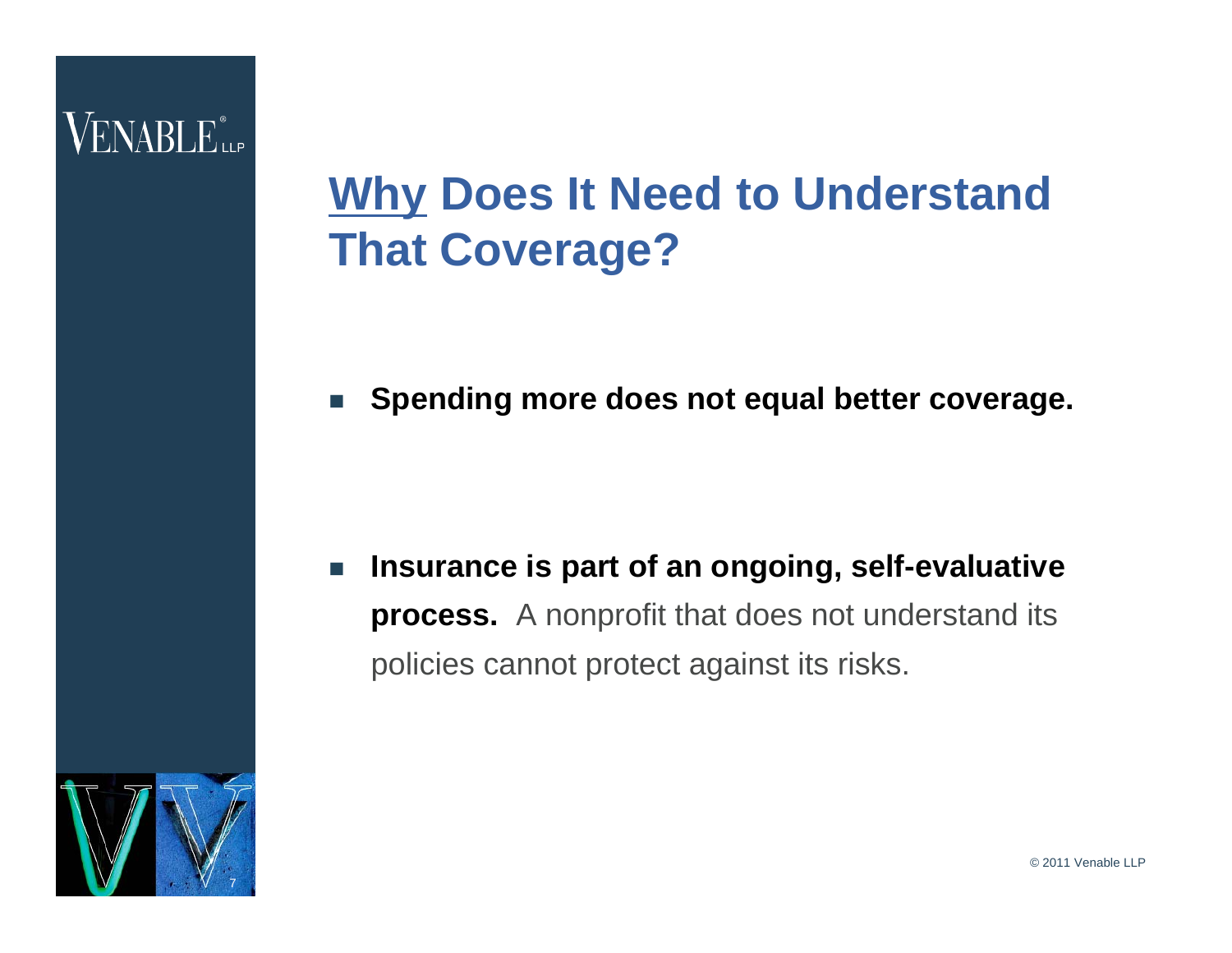# **What Types of Insurance Policies Should a Nonprofit Consider?**

- $\mathcal{L}_{\mathcal{A}}$ Automobile
- $\mathcal{L}_{\mathcal{A}}$ Commercial General Liability
- $\mathcal{L}_{\mathcal{A}}$ Directors & Officers
- $\mathcal{L}_{\mathcal{A}}$ Errors & Omissions
- $\mathcal{L}_{\mathcal{A}}$ ERISA/Fiduciary

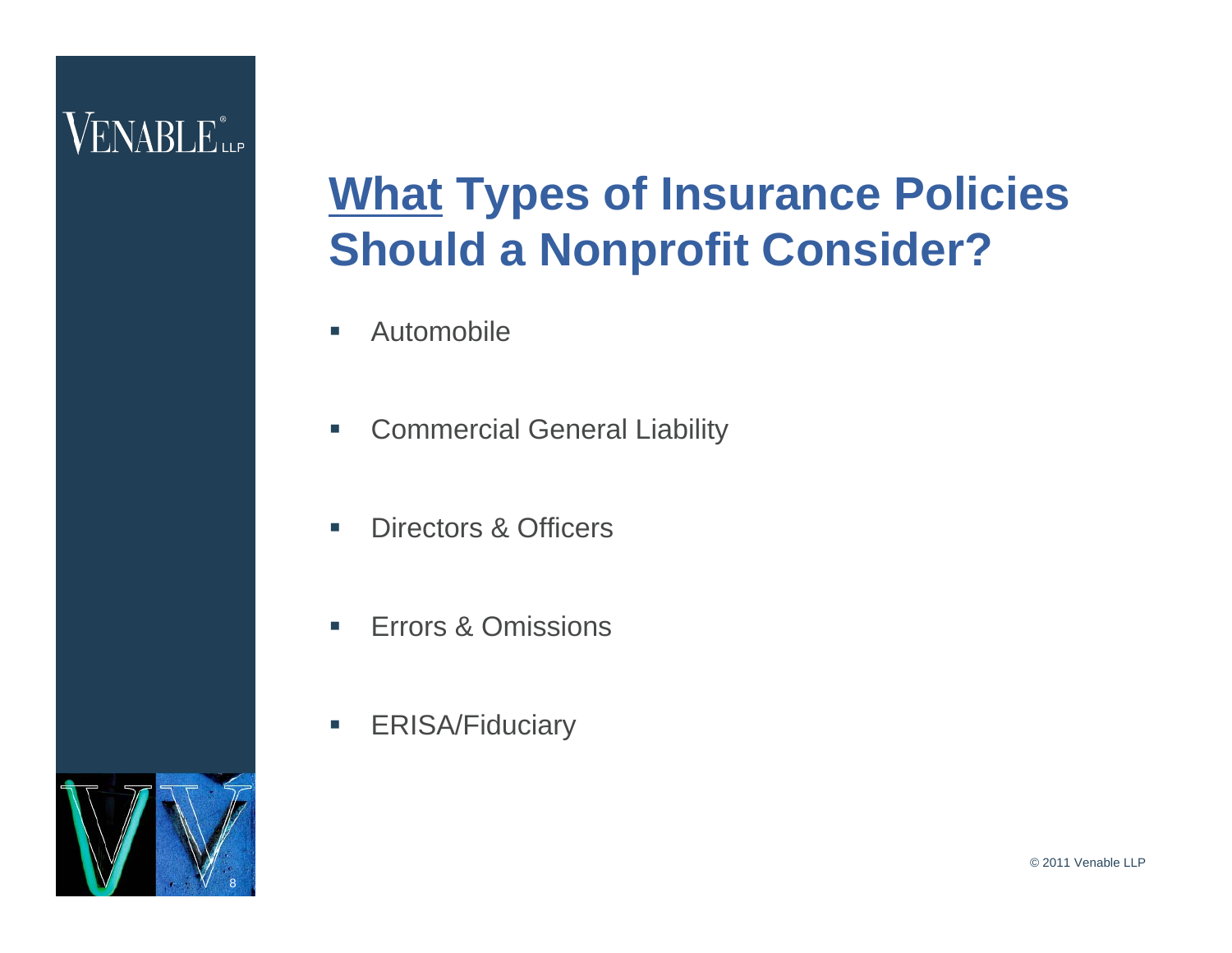# **What Types of Insurance Policies Should a Nonprofit Consider?**

- $\mathbb{R}^3$ Employee Dishonesty/Fiduciary
- $\mathcal{L}_{\mathcal{A}}$ Property Damage
- $\sim$ Umbrella
- $\sim$ Workers' Compensation
- П Specialty Policies

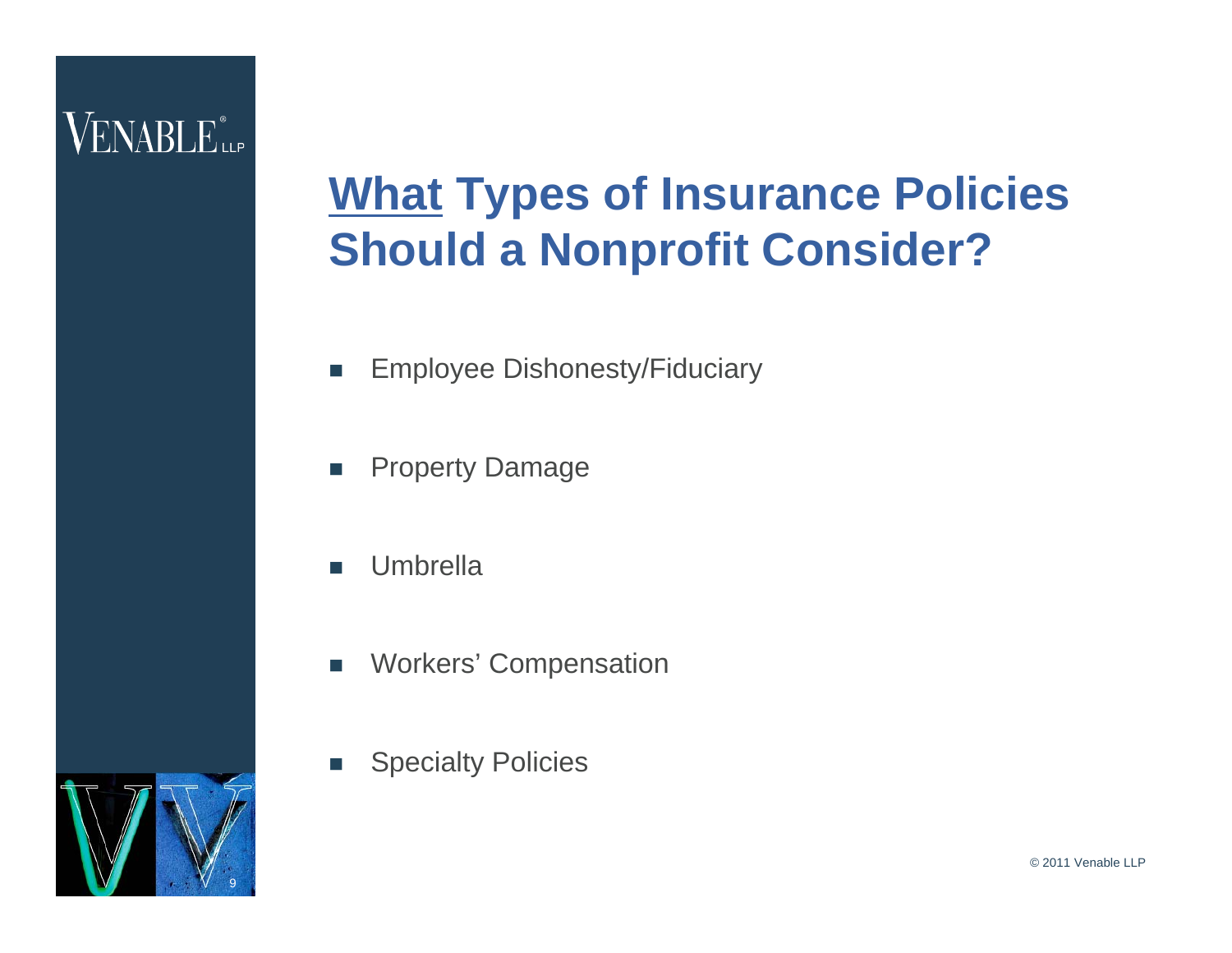# **Who Should Be Insured? Who Should Be Involved in That Determination?**

#### **You should be the insured.**

- П Use the legal name for your nonprofit organization.
	- $\rightarrow$  If you use a trade name, a street name, or some other identifier, your applications and your policies also should reflect that name.
	- $\rightarrow$  If your nonprofit organization changes its name, be sure that your applications and your policies reflect that change.

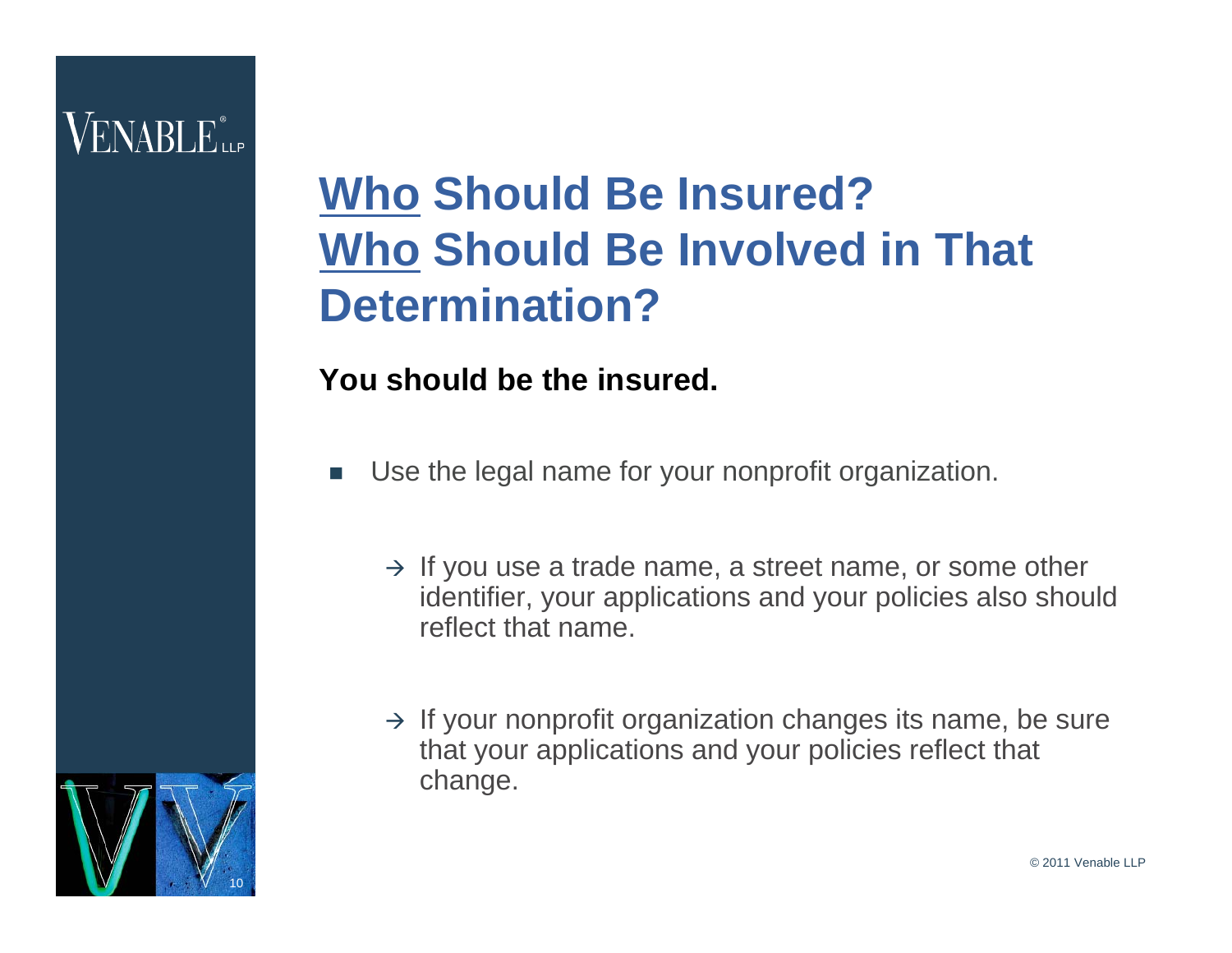- $\mathbb{R}^3$  **Do not assume that your insurers know who "you" are.**
	- $\rightarrow$  Subsidiary organizations
	- $\rightarrow$  Parent organizations
	- $\rightarrow$  Affiliated organizations
	- $\rightarrow$  Committees
	- $\rightarrow$  Branches

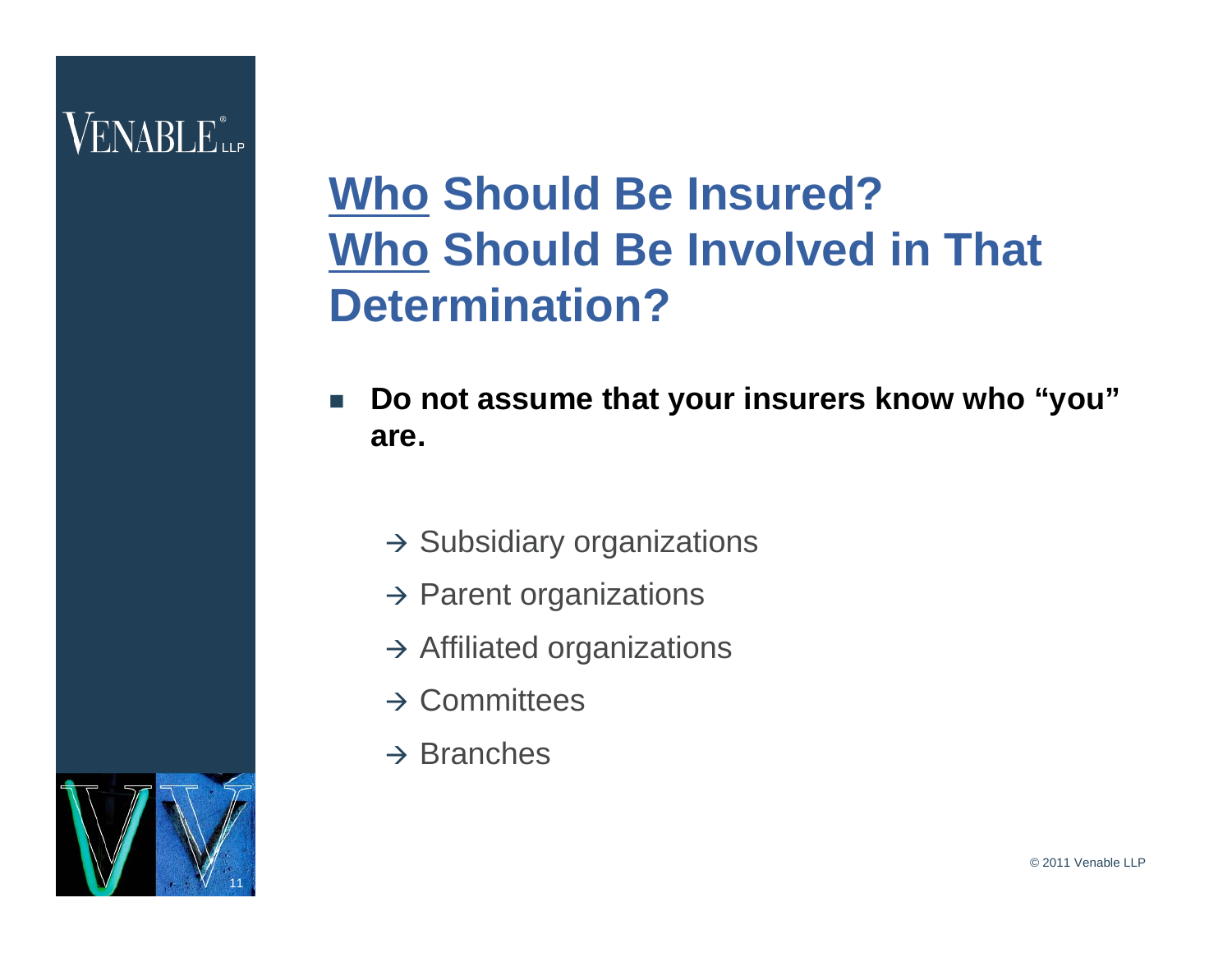- $\mathbb{R}^n$  **Do not assume that your insurers know who your "directors and officers" are.**
	- $\rightarrow$  Boards of directors
	- $\rightarrow$  Boards of trustees
	- $\rightarrow$  Shareholders
	- $\rightarrow$  Managers
	- $\rightarrow$  Officers
	- $\rightarrow$  Spouses

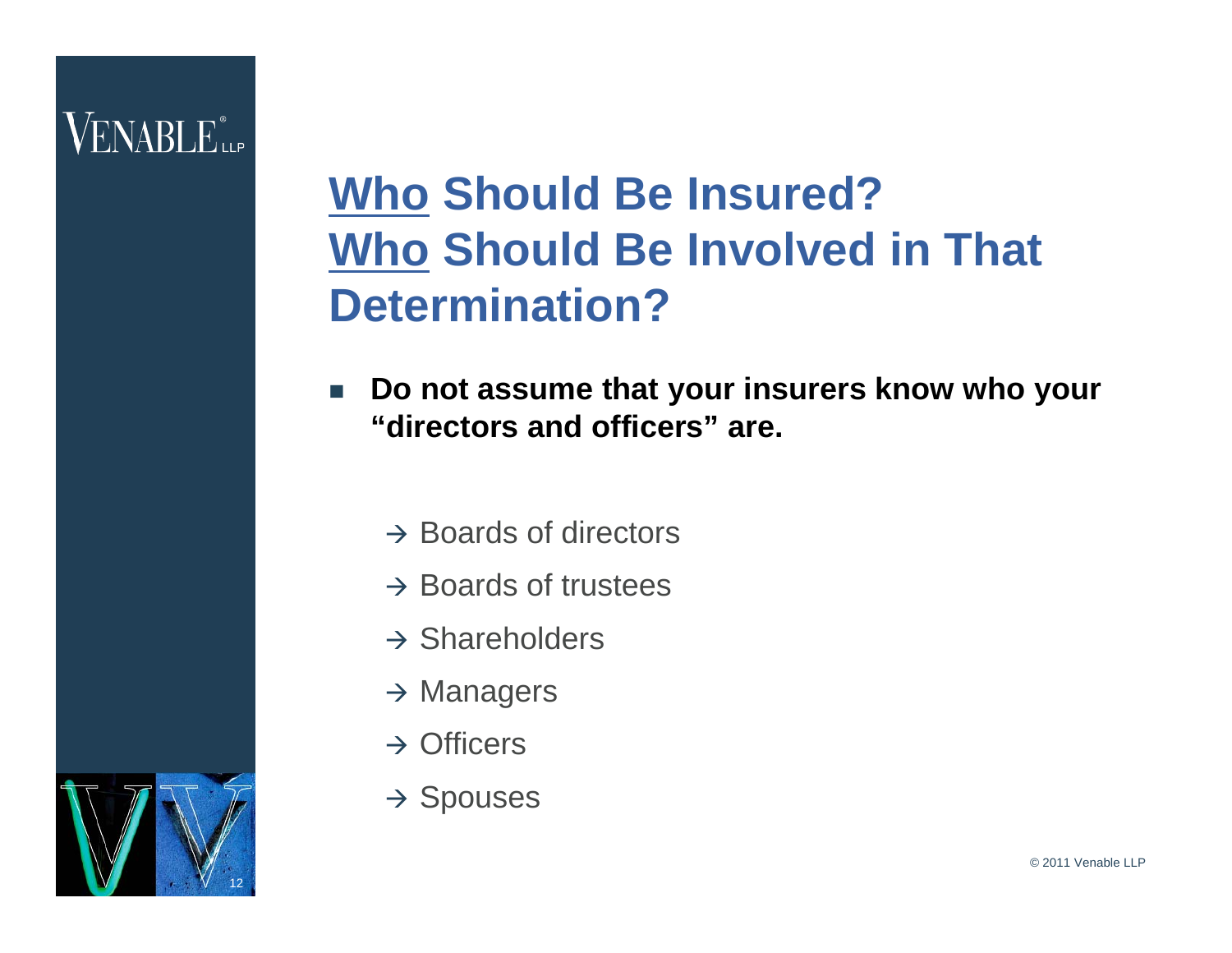- $\mathbb{R}^n$  **Do not assume that your insurers know what your "directors and officers" expect.**
	- $\rightarrow$  Right to retain (and duty to pay) counsel
	- $\rightarrow$  Conflicts of interest
	- $\rightarrow$  Personal indemnification

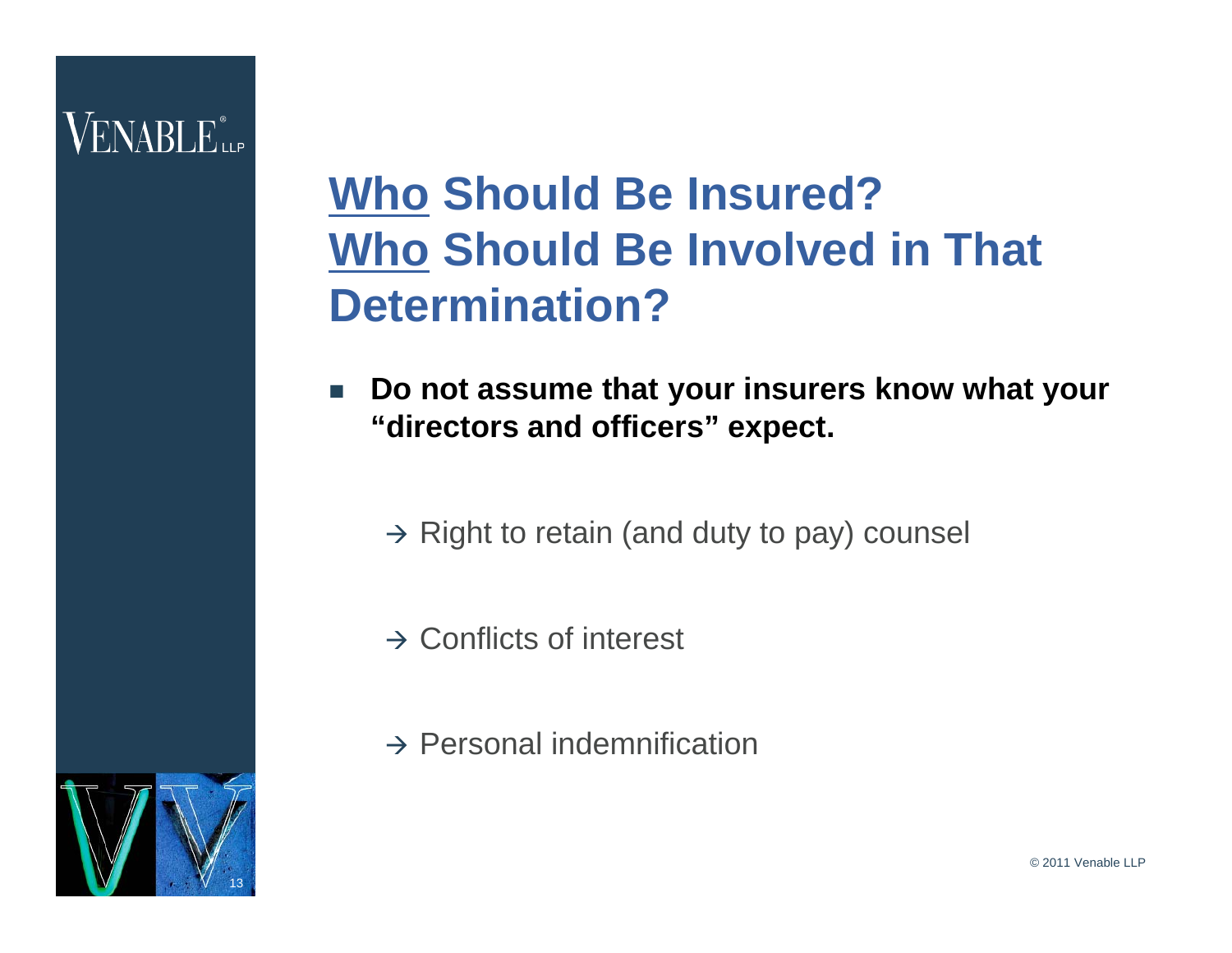- $\overline{\mathbb{R}^n}$  **Do not assume that your insurers know who your "people" are.**
	- $\rightarrow$  Employees
	- $\rightarrow$  Volunteers
	- $\rightarrow$  Interns
	- $\rightarrow$  Contractors

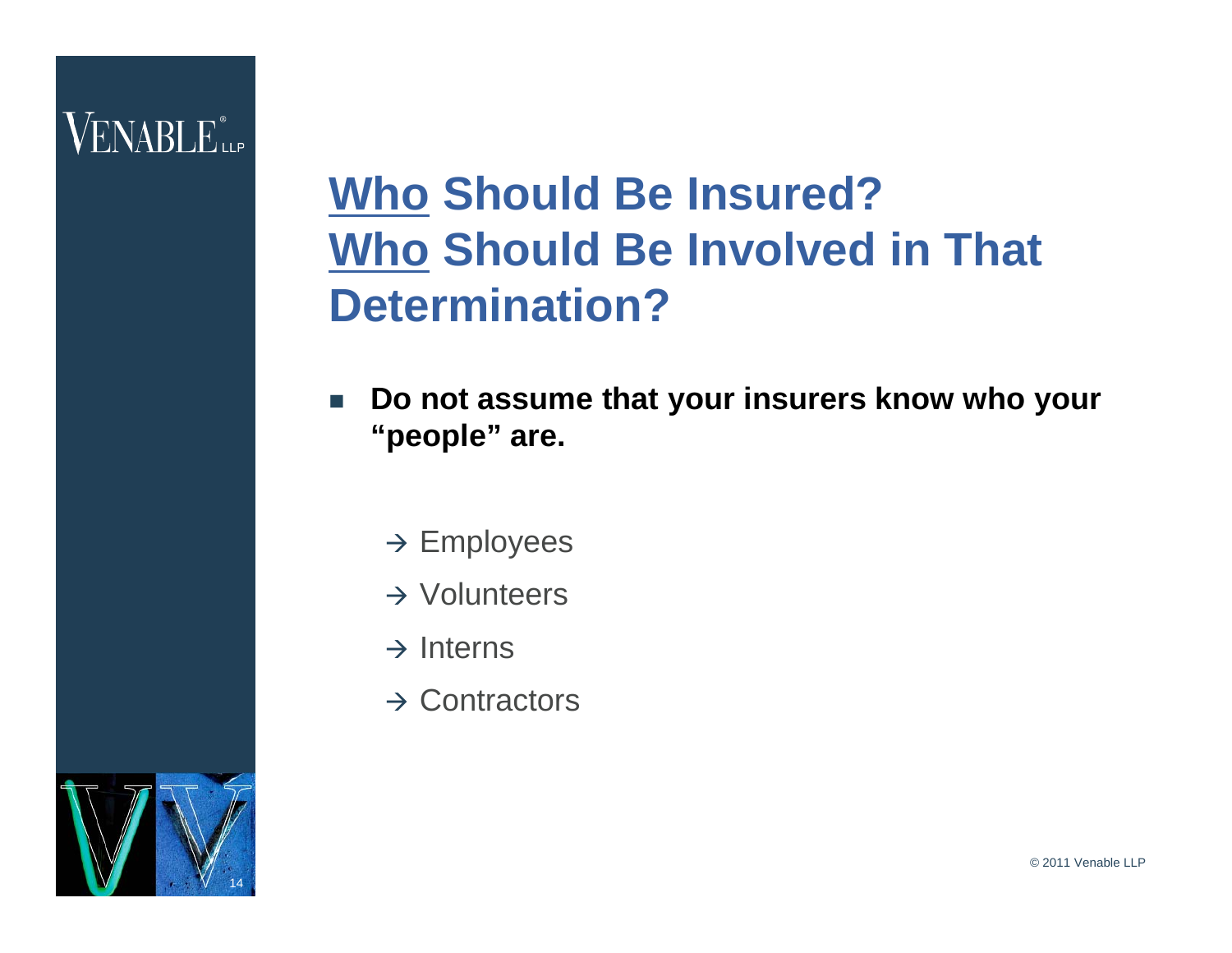# **Who (Else) Should Be Insured? Who Should Be Involved in That Determination?**

#### **Additional Insureds**

- $\mathcal{L}_{\mathcal{A}}$ Subsidiary, Parent, and Affiliated Organizations
- **The State** Independent Contractors
- П Co-Venturers
- П Government Agencies
- П Venues and Related Entities
- $\sim$ Other Drivers (Automobile Policies)

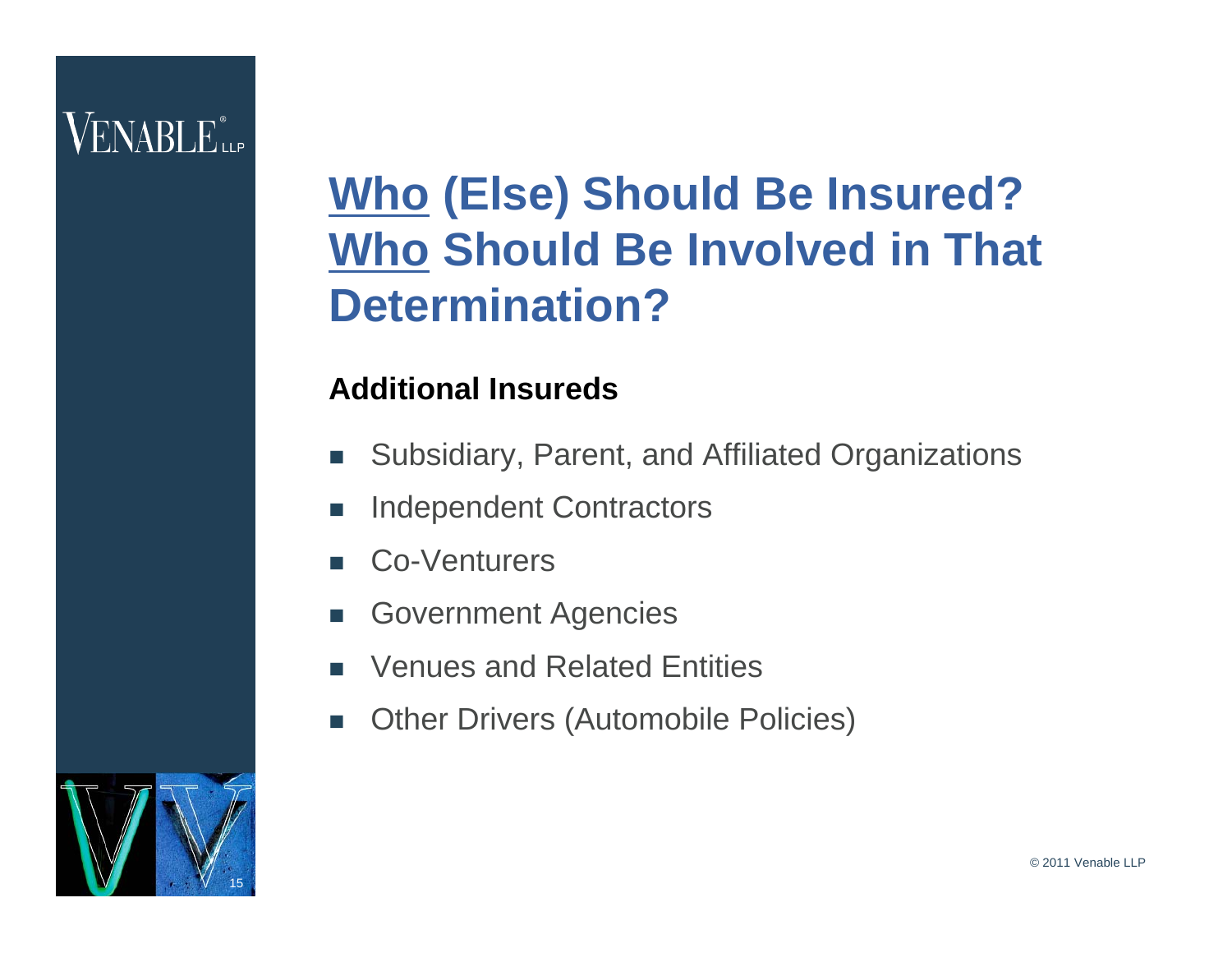### **Who Should Be Insured? Who Should Be Involved in That Determination?**

**You** need to be involved in that determination.



© 2011 Venable LLP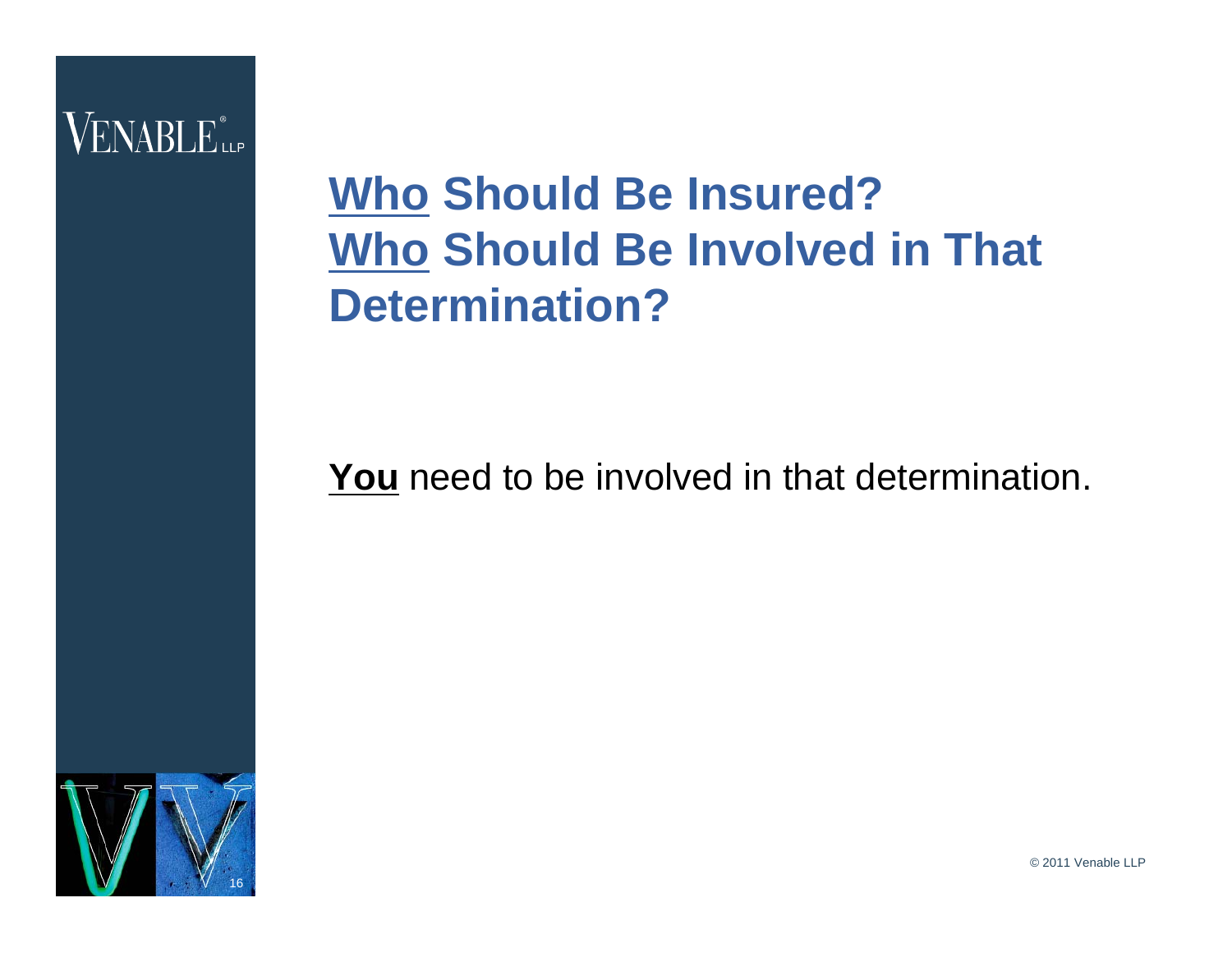### **Who Should Be Insured? Who Should Be Involved in That Determination?**

**Your qualified insurance broker needs to be involved in that determination.**

- $\overline{\phantom{a}}$ Understanding your organization
- $\overline{\phantom{a}}$ Understanding your goals
- $\overline{\phantom{a}}$ Understanding your business
- I. Frankly assessing your potential risks

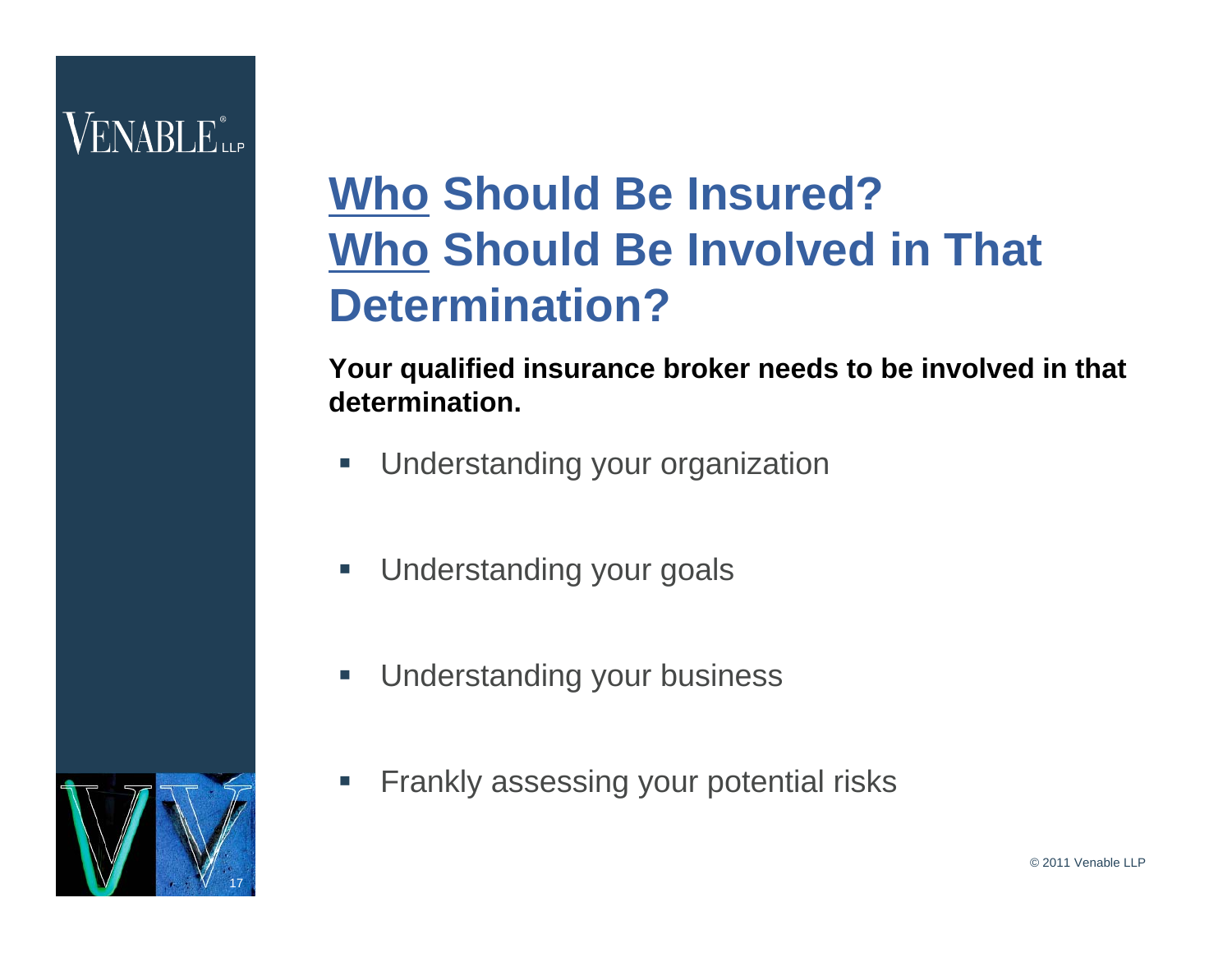### **Who Should Be Insured? Who Should Be Involved in That Determination?**

**Your qualified insurance broker needs to be involved in that determination.**

- $\mathcal{L}_{\mathcal{A}}$ Frankly assessing your potential liabilities
- $\overline{\phantom{a}}$  Helping you address potential liabilities, to the extent possible
- $\overline{\mathbb{R}^n}$ Helping you achieve an optimal level of coverage

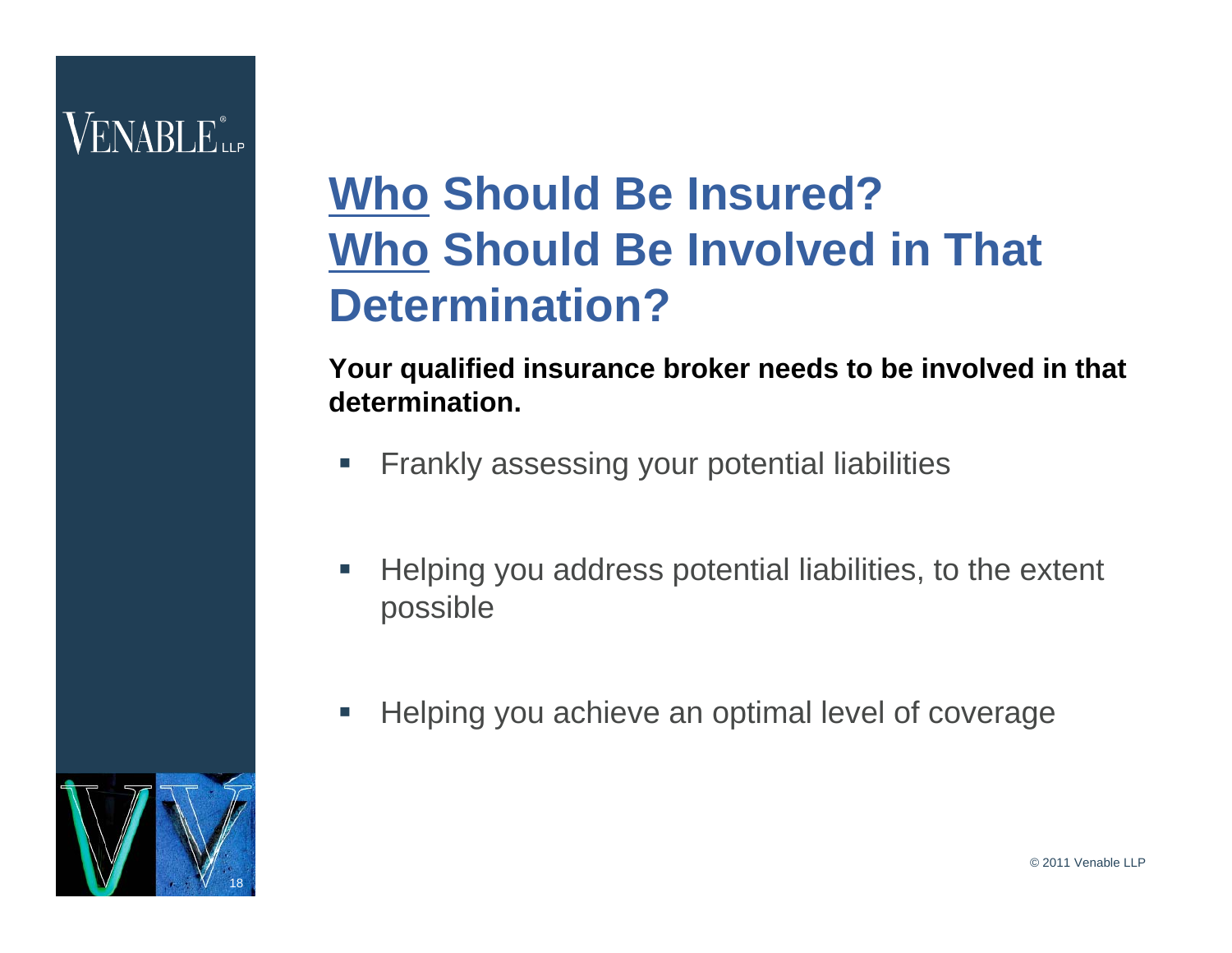# VENABLE"

- $\overline{\phantom{a}}$  **Your insurance carriers should be involved in that determination.**
- $\overline{\phantom{a}}$  **Coverage counsel also may help address your concerns about various issues.**
	- $\rightarrow$  Scope of the coverage provided
	- $\rightarrow$  Who may be an insured
	- $\rightarrow$  What potential liabilities may be excluded

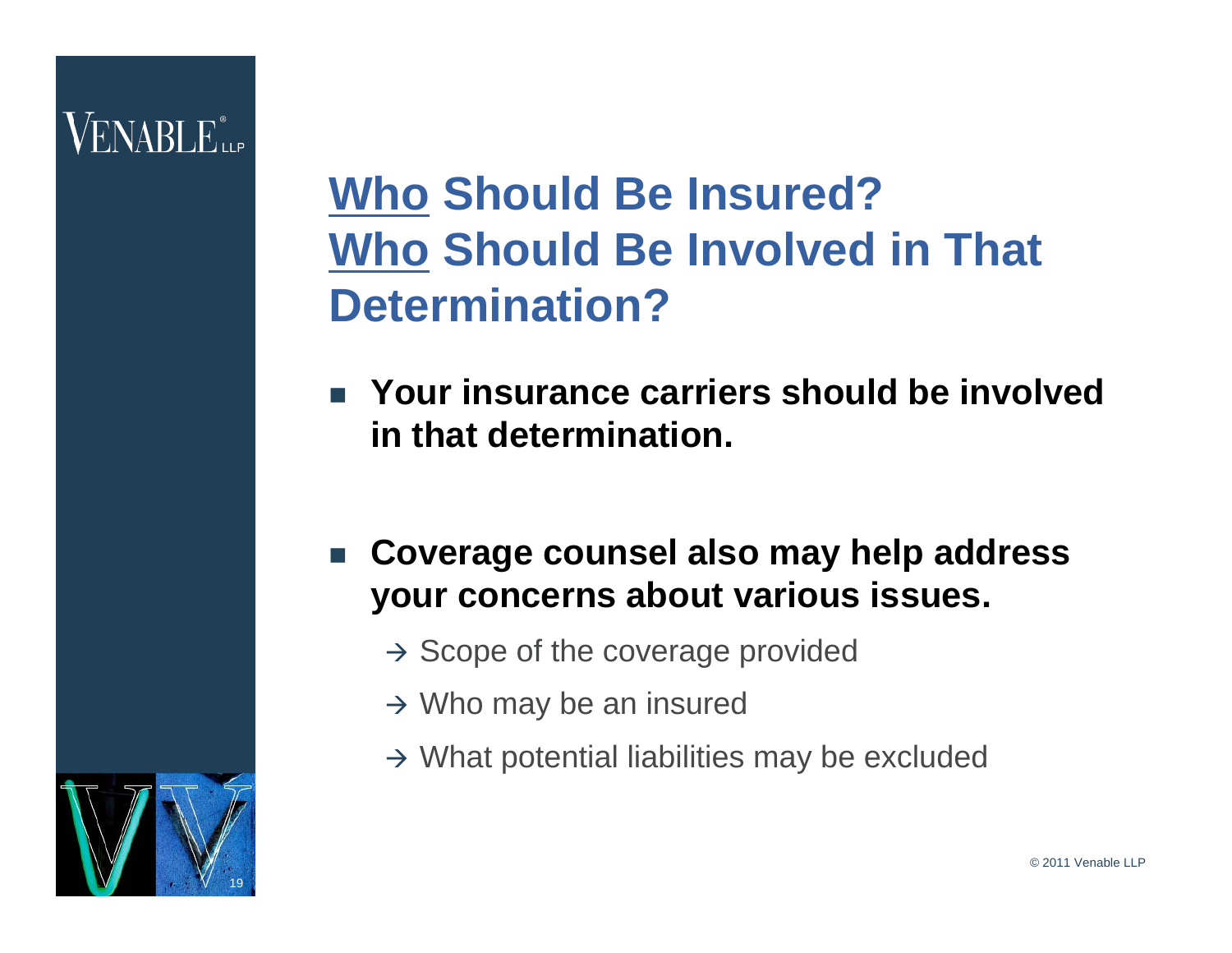### **To Where Should That Coverage Extend?**

- $\overline{\mathbb{R}^n}$ Where have your activities been?
- $\overline{\phantom{a}}$ Where are your activities now?
- $\mathcal{L}_{\mathcal{A}}$  Where will your activities be during the policy period? The foreseeable future?

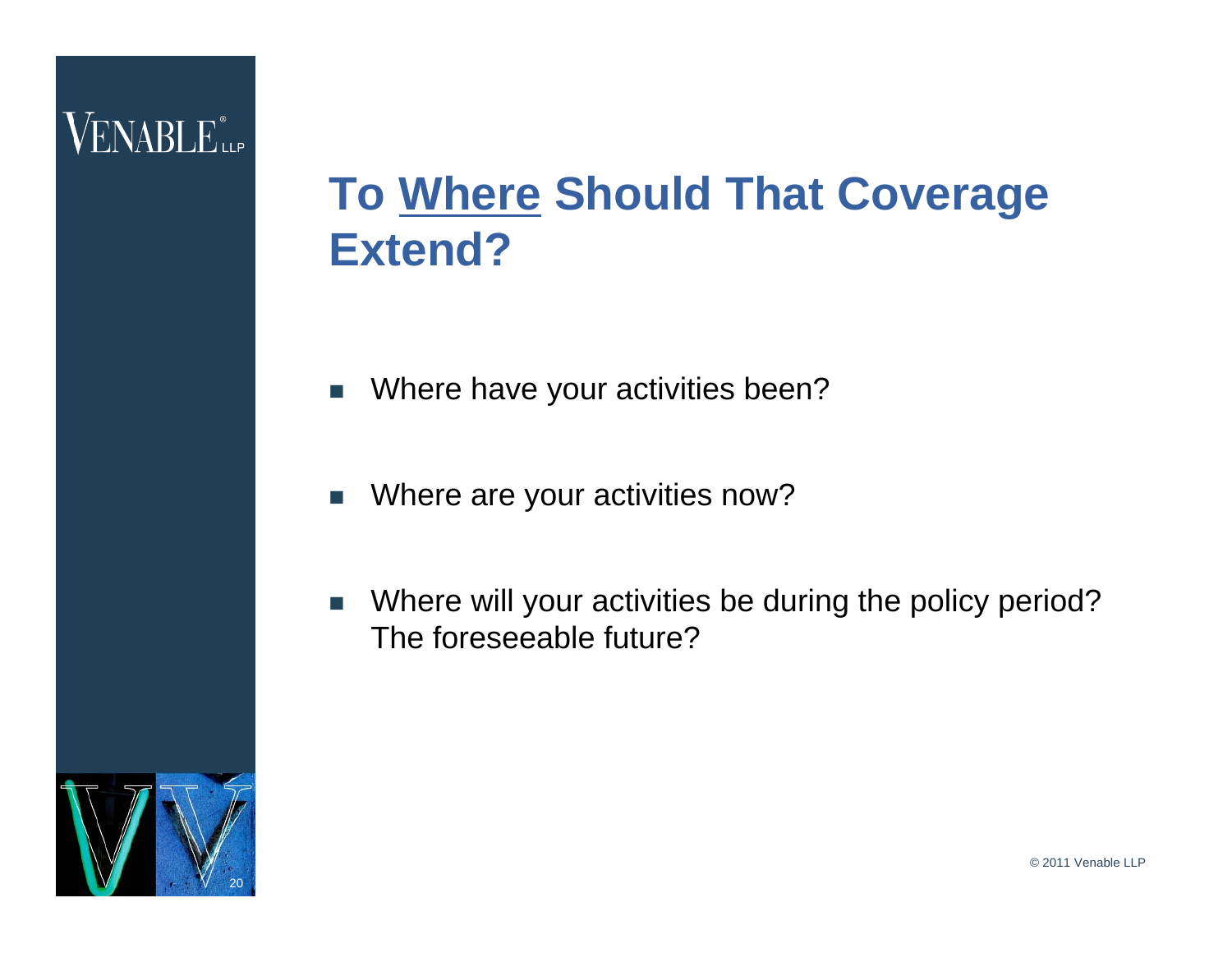# **When Should a Nonprofit Organization Consider Insurance Coverage Issues?**

#### **Baseline assessment**

- П What are your risks? How do you intend to account for them if "disaster strikes?"
- П What are your needs? What role, if any, does insurance play?
- П Who are your people and what do they do? What coverage, if any, is provided for their activities?
- П What are your goals?

#### *Warning: Don't stop there!*

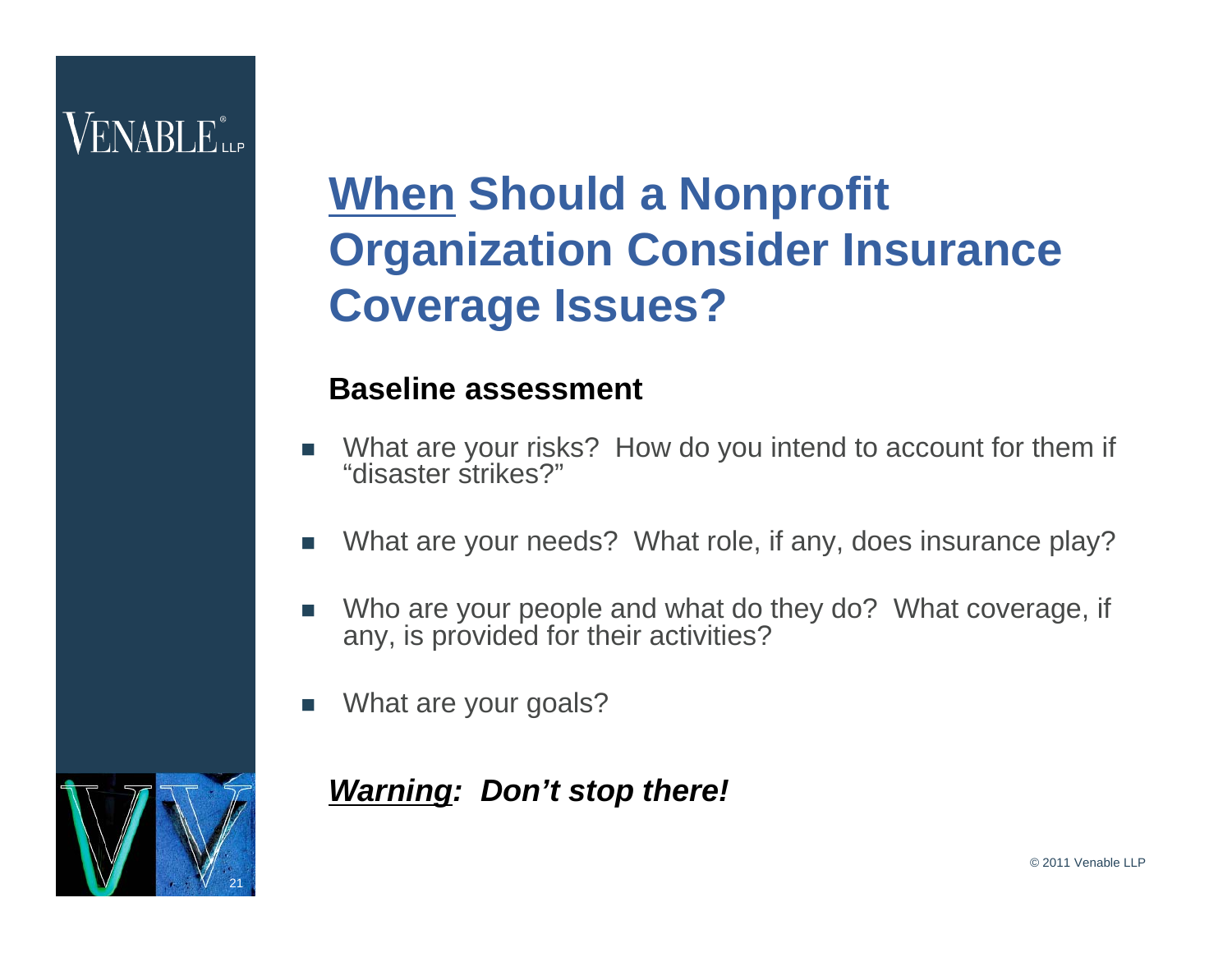# **When Should a Nonprofit Organization Consider Insurance Coverage Issues?**

#### **Reassessments**

- T. Ongoing, continuous, thoughtful self-evaluations
- $\mathbb{R}^n$  Reconsidering risks as activities (and potential liabilities) expand
- П Learning from your own claim history

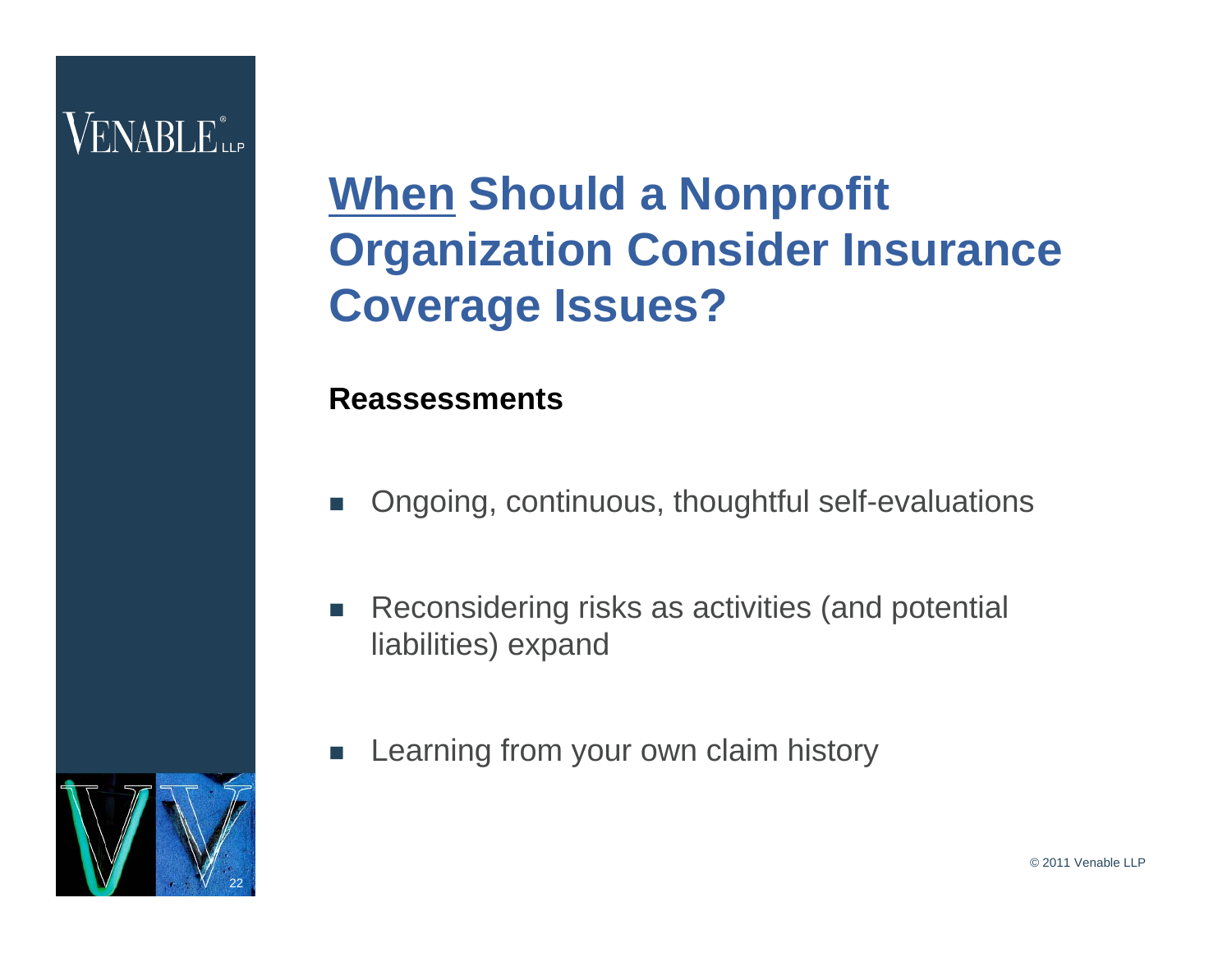# **When Should a Nonprofit Organization Consider Insurance Coverage Issues?**

#### **Reassessments**

- T. Monitoring competitors and claims filed against them
- $\Box$  Monitoring potential plaintiffs, potential claimants, and their counsel
- $\mathcal{L}_{\mathcal{A}}$  Monitoring significant legal developments that affect the kinds and amount of potential liability

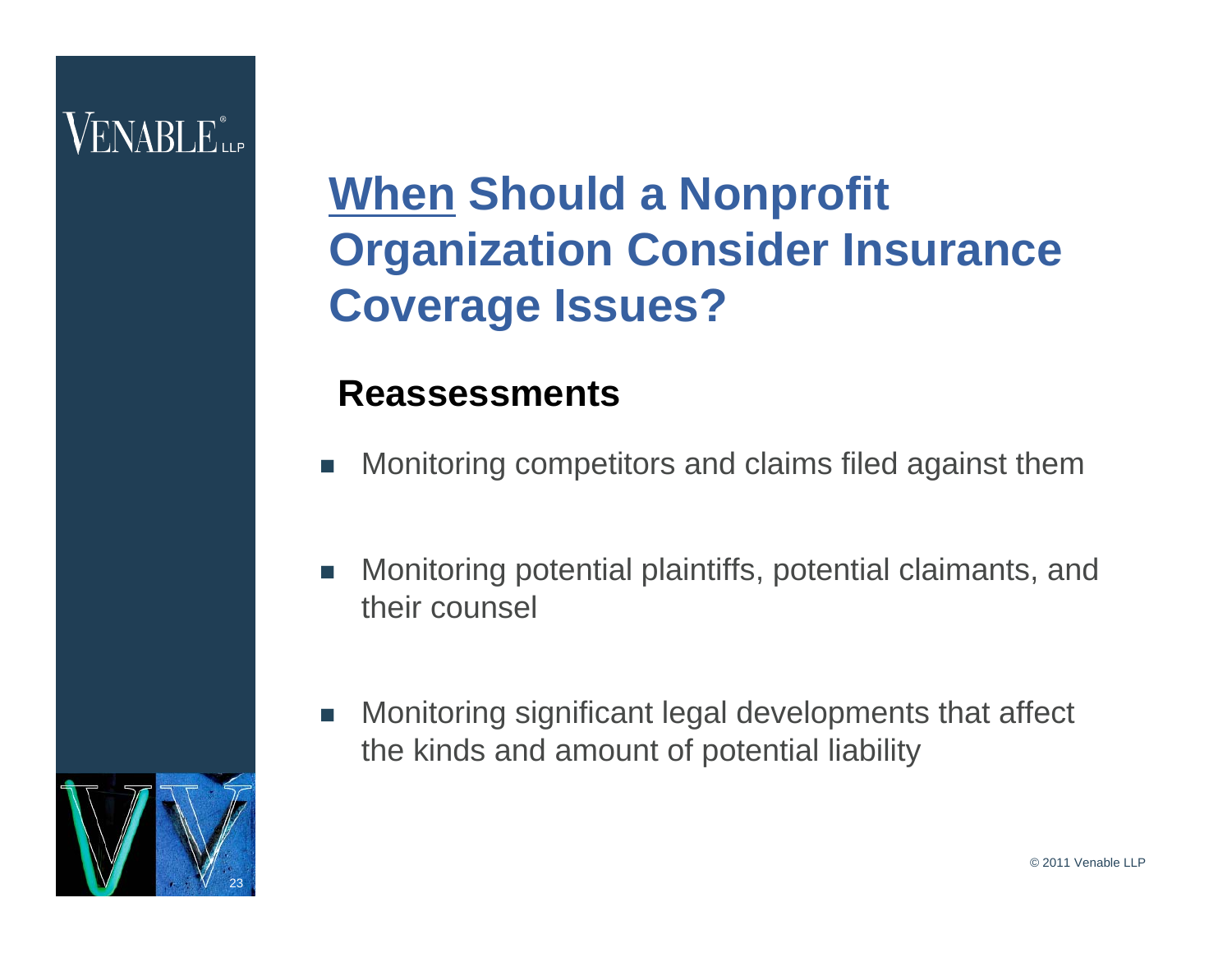# **When Should a Nonprofit Organization Consider Insurance Coverage Issues?**

#### **Renewals**

- П You must keep track of your "policy periods."
- It is reasonable to expect insurance agent to monitor the end of a policy period, but this is not a delegable responsibility.
- П Calendar expirations of insurance policies just like any other deadlines.
- **The Common**  Be sure to include sufficient time to reassess your risks, needs, people, and goals.

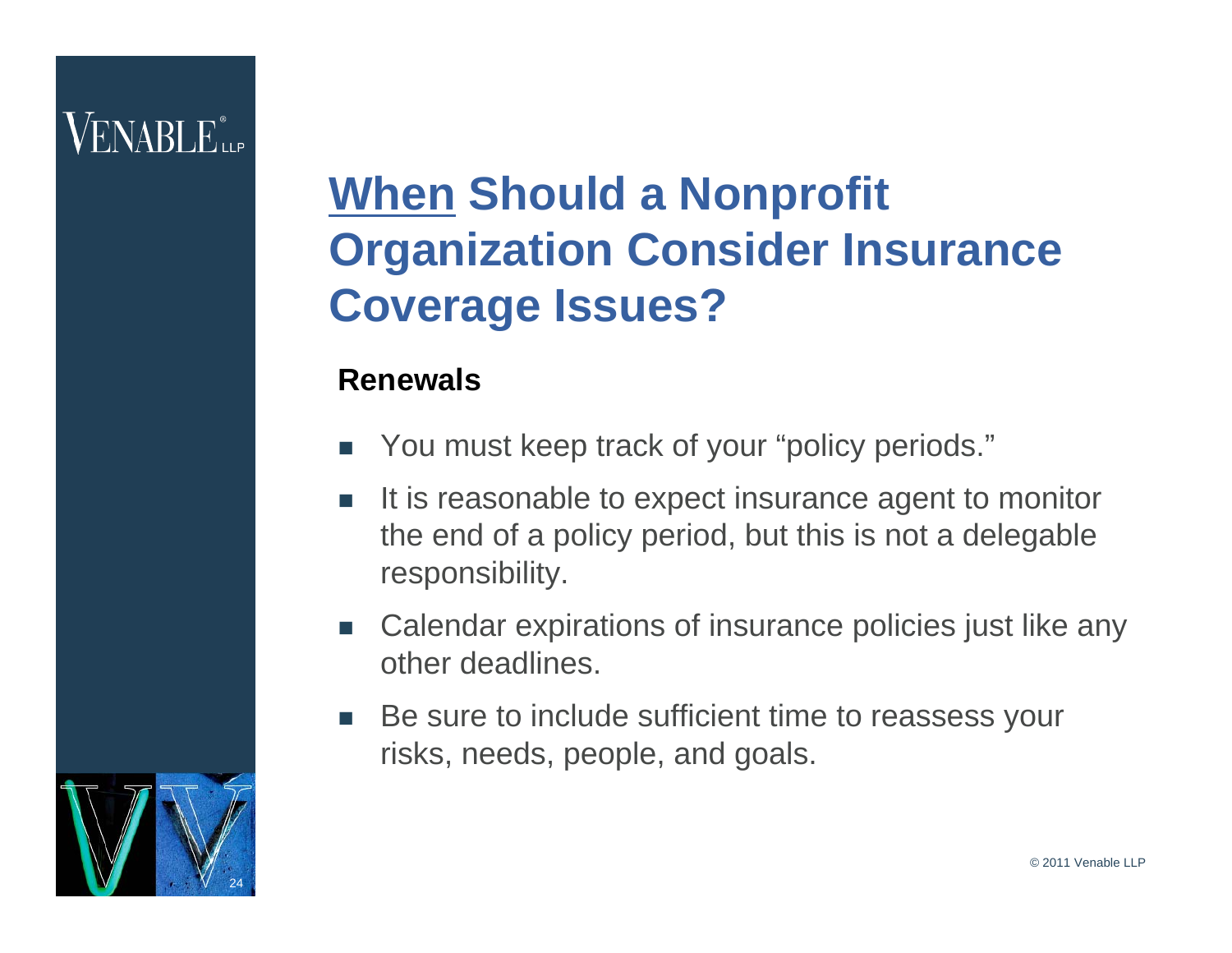# **When Should a Nonprofit Organization Consider Insurance Coverage Issues?**

- $\overline{\phantom{a}}$  **Closely monitor your "renewed" policies and consider how they change or impact.**
	- $\rightarrow$  Coverage
	- $\rightarrow$  Insureds
	- $\rightarrow$  Endorsements
	- $\rightarrow$  Exclusions
	- $\rightarrow$  Conditions

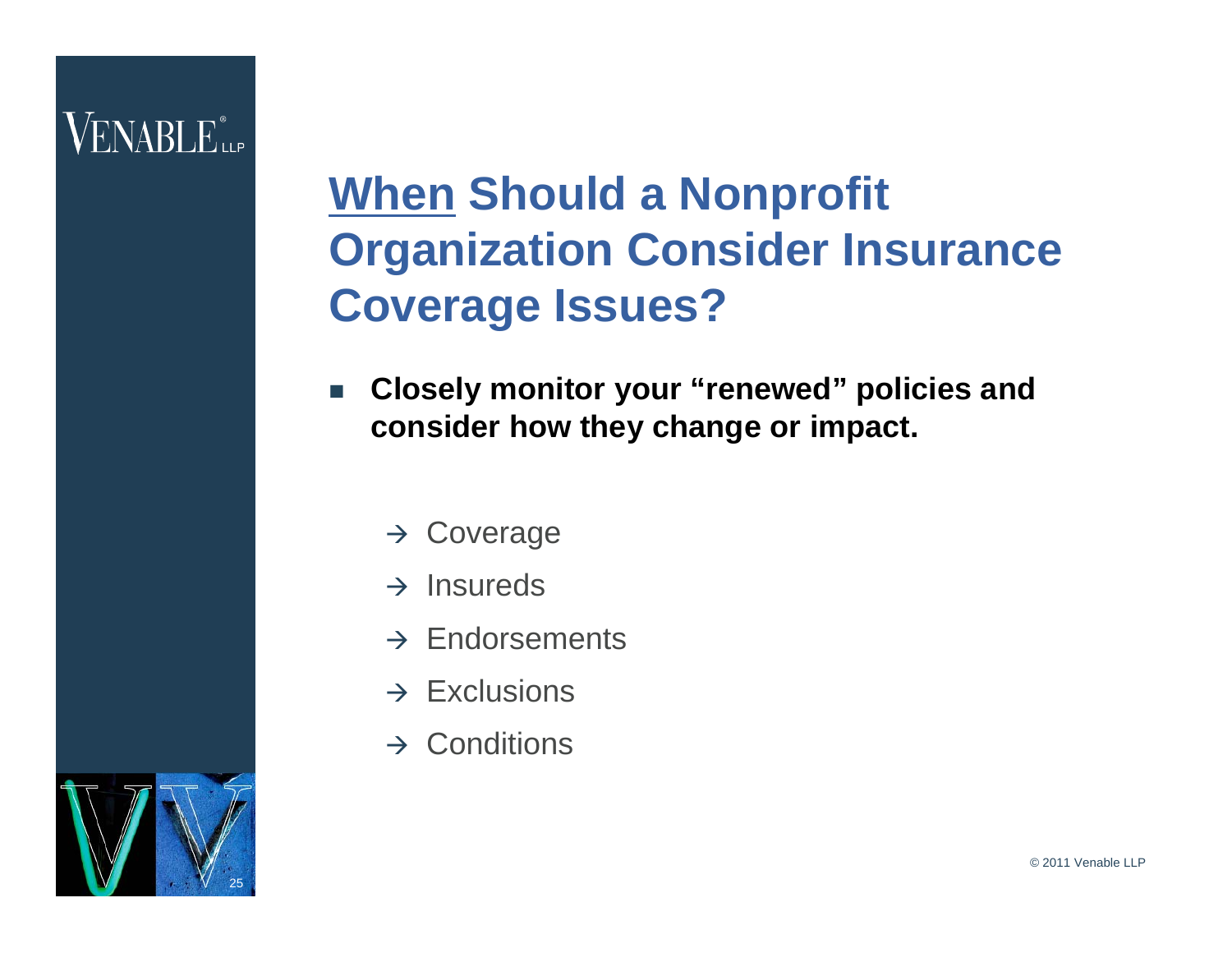#### **How Can a Nonprofit Organization Protect Its Interests?**

**You should consider insurance to be part of a risk management program, not the risk management program.**



© 2011 Venable LLP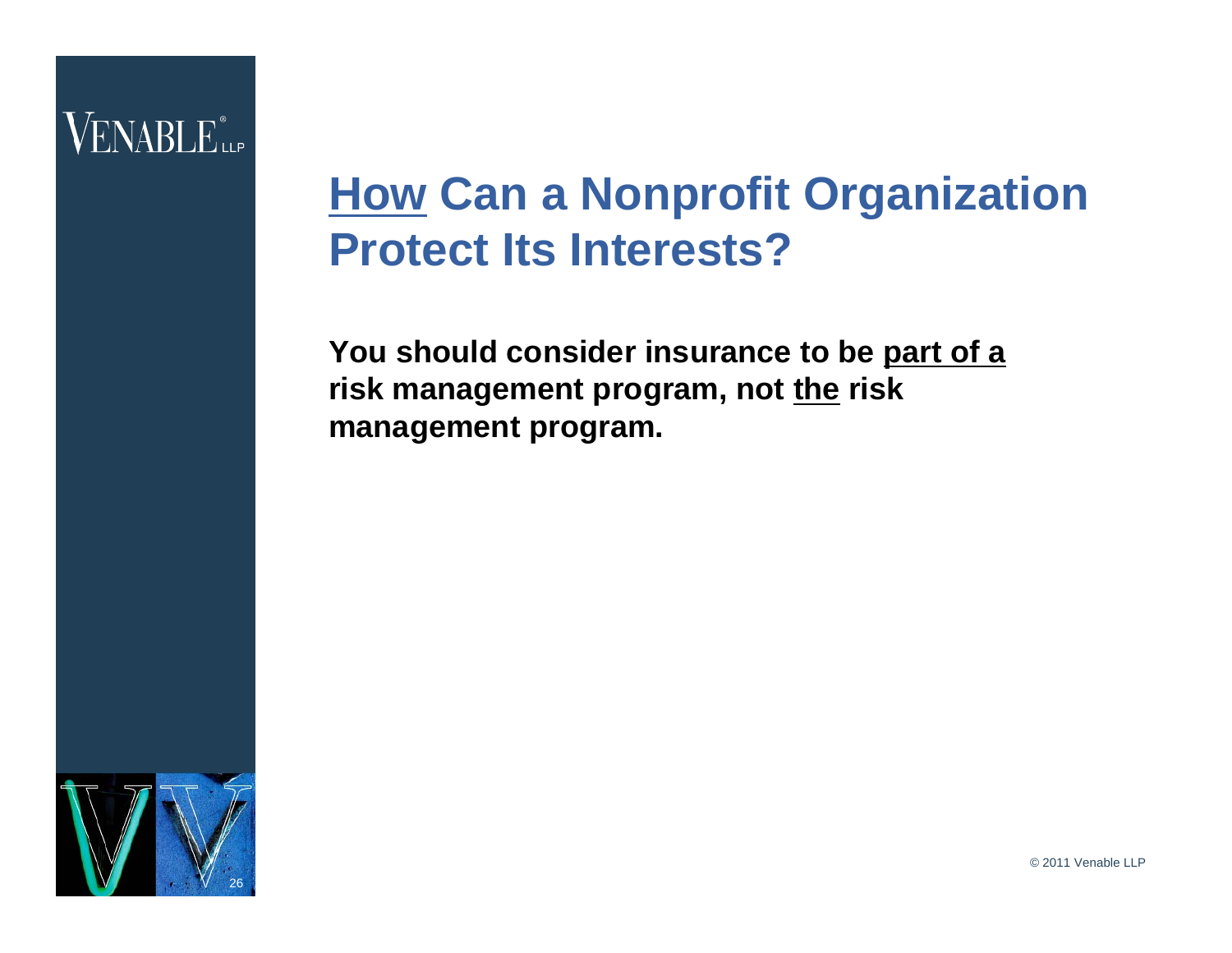### **How Can a Nonprofit Organization Protect Its Interests?**

#### **Step 1: Identify and address risks that you can eliminate.**

- $\overline{\mathbb{R}^n}$  Unprofitable activities that do not warrant investment of insurance
- T. Unprofitable activities that cannot be insured
- П Unprofitable activities that cannot be *reasonably*  insured

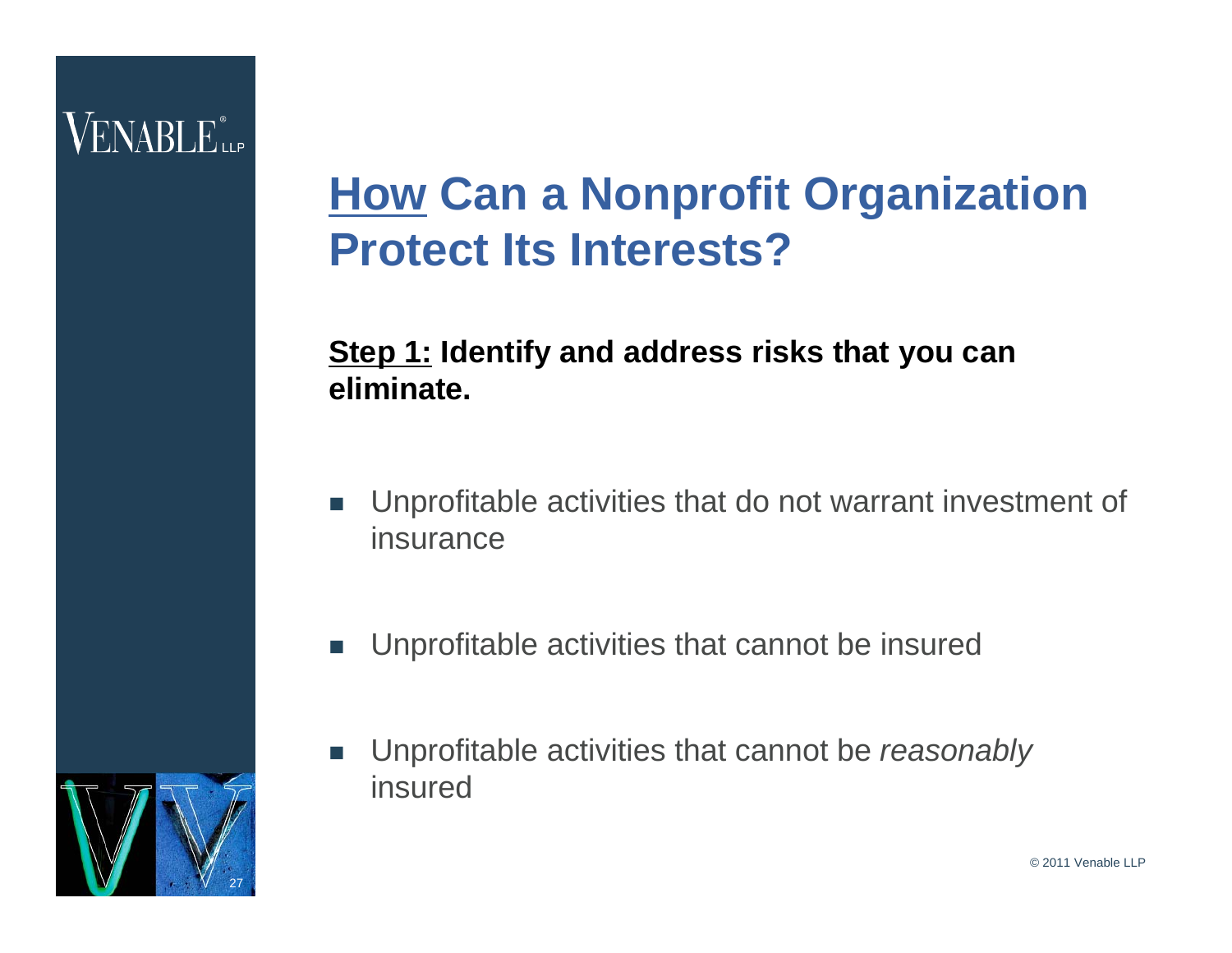# VENABLE"

### **How Can a Nonprofit Organization Protect Its Interests?**

#### **Step 2: Identify risks that you can limit.**

- П Establish and enforce clear employee guidelines.
	- $\rightarrow$  Can reduce litigation and your premiums.
	- $\rightarrow$  Help account for potential risks and liabilities as part of your assessments.

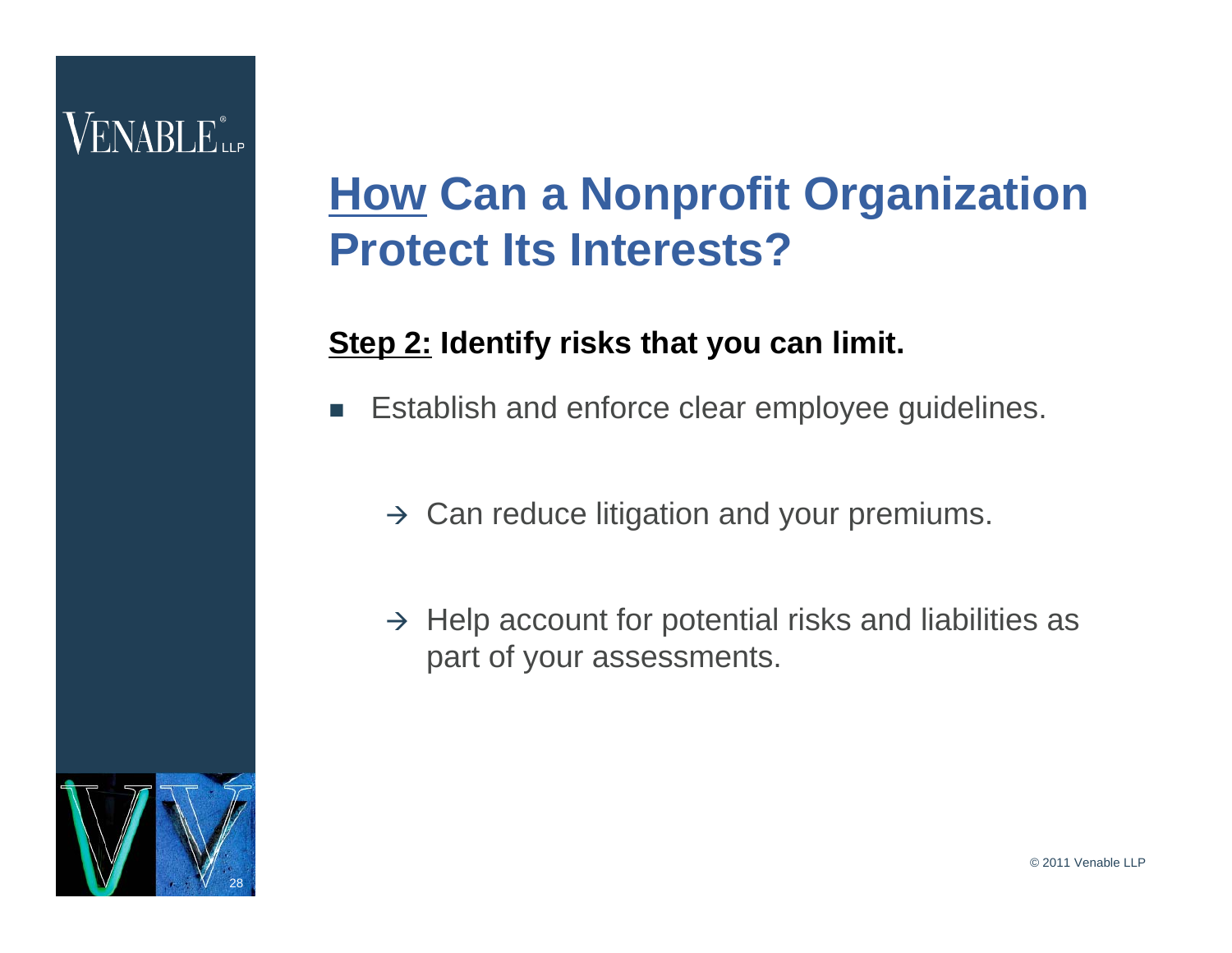### **How Can a Nonprofit Organization Protect Its Interests?**

#### **Raise awareness about potential liabilities.**

- $\mathbb{R}^n$  Defensive driving classes for employees who operate organization vehicles
- $\mathbb{R}^n$ Harassment training
- П Lunch-and-learns

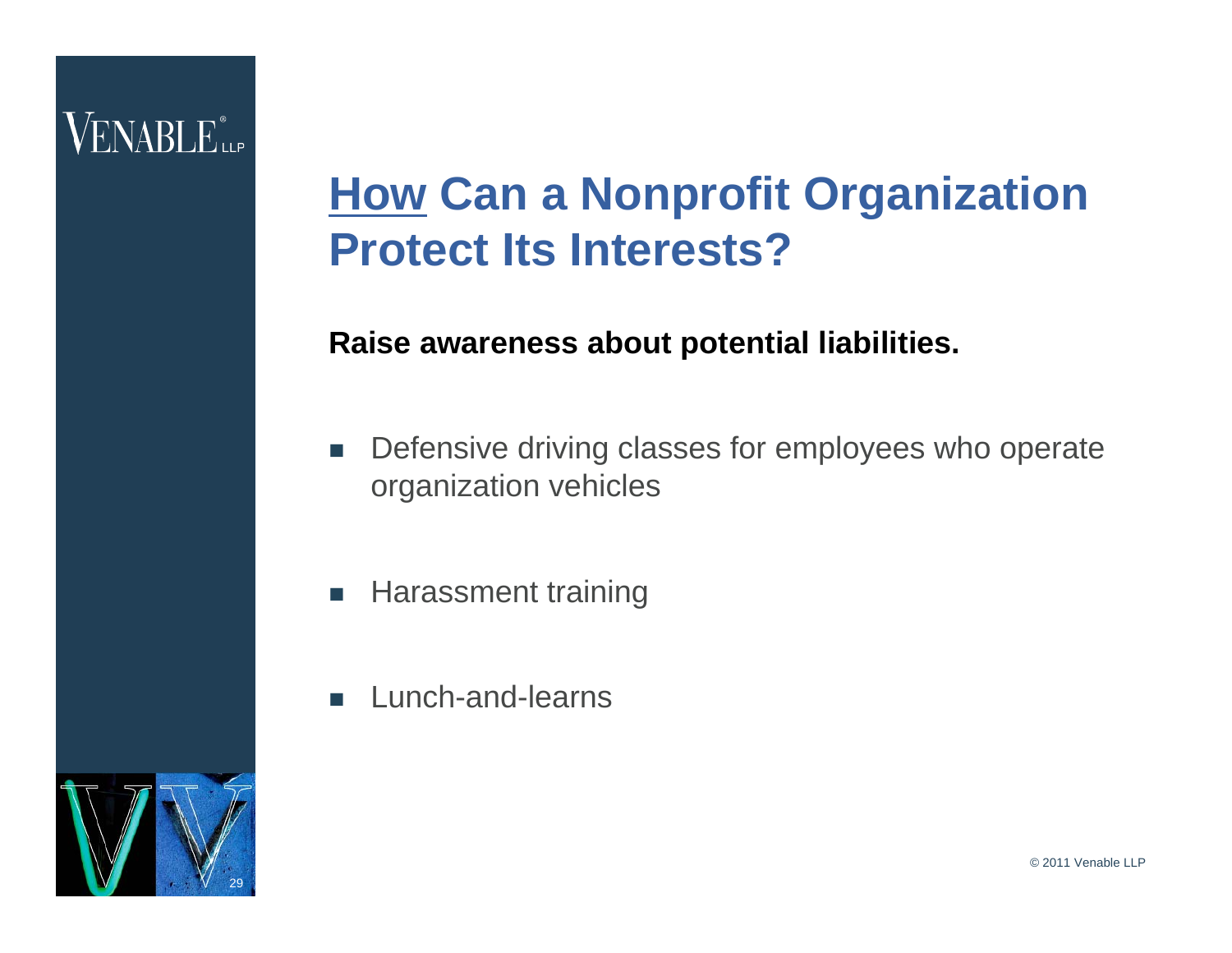#### **How Can a Nonprofit Organization Protect Its Interests?**

#### **Step 3: Identify the risks that you can and want to insure.**

- $\mathcal{L}_{\mathcal{A}}$  Assess (and reassess) what an organization considers important.
	- $\rightarrow$ Past
	- $\rightarrow$ Present
	- $\rightarrow$  Future

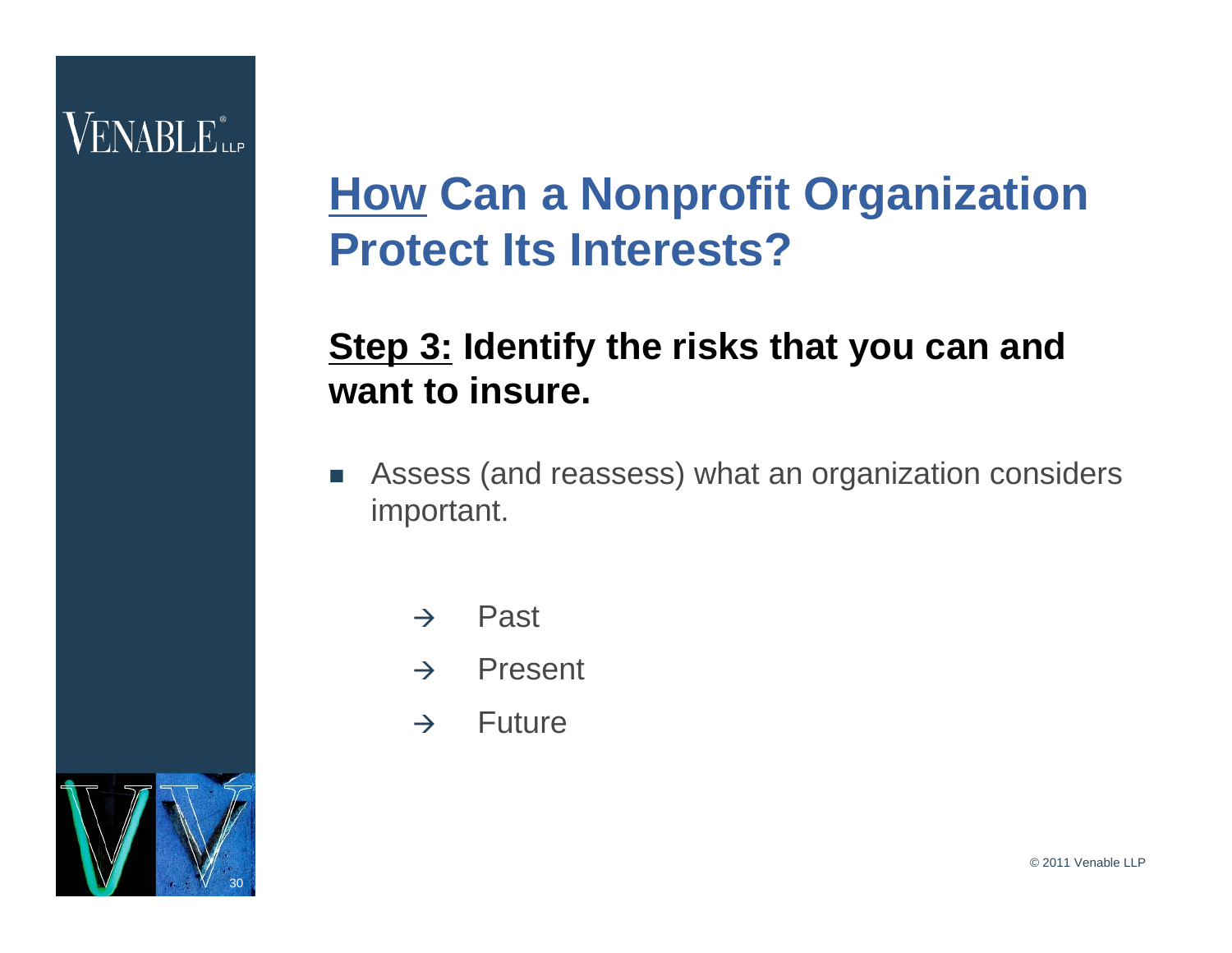### **How Can a Nonprofit Organization Protect Its Interests?**

#### **Assess (and reassess) what risks your organization faces and potential liabilities associated with those risks.**

- П Organization's risk history
- **Tale** Competitors' risk history
- П Legislative environment
- П Regulatory environment
- П Legal environment
- П Risks posed by advocacy groups

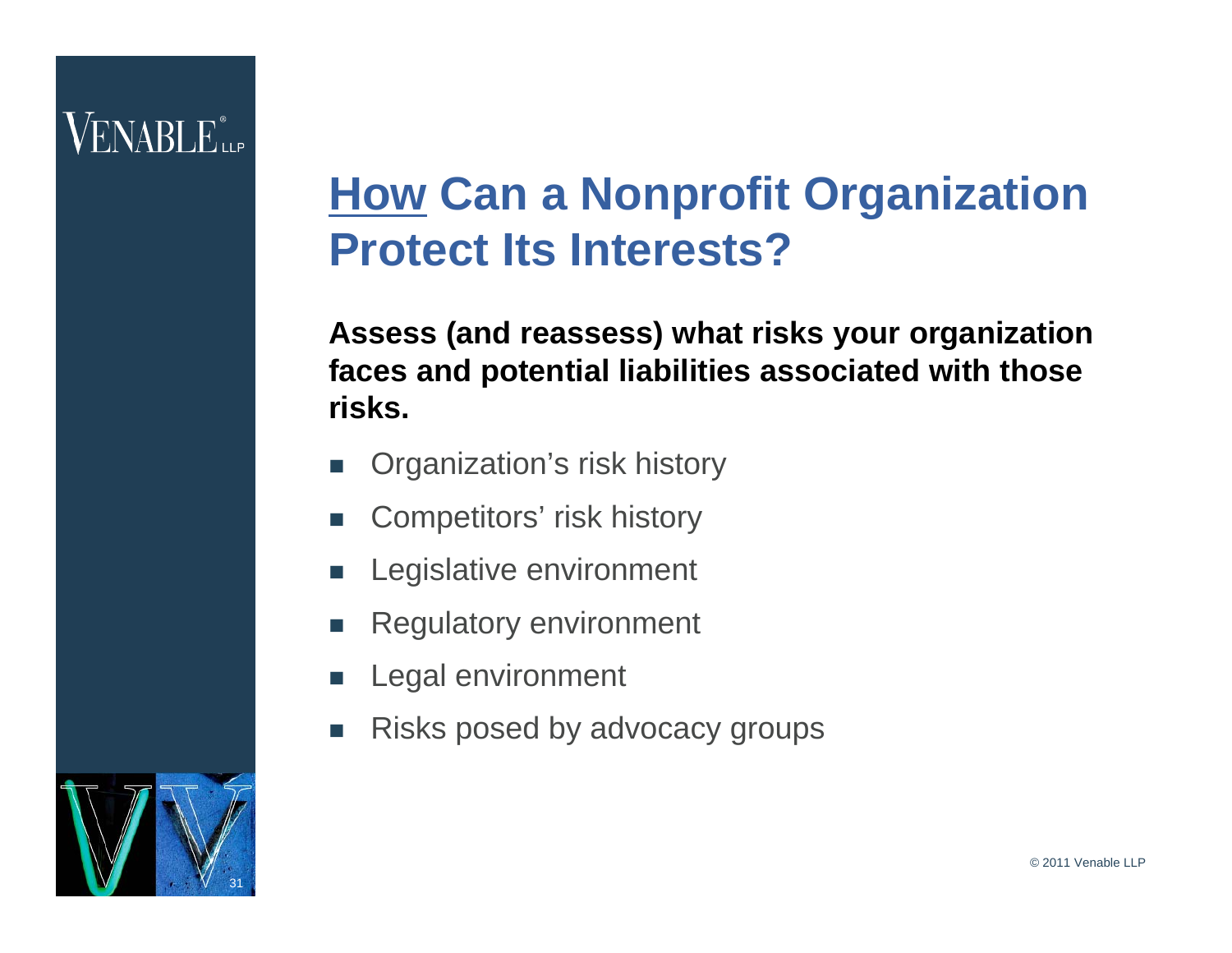### **How Can a Nonprofit Organization Protect Its Interests?**

#### **Assess (and reassess) changes to the policies.**

- П Understand them.
	- $\rightarrow$  Match your coverage with your risks.
	- $\rightarrow$  Match your coverage with your insureds.
	- $\rightarrow$  Ensure the coverage provided meets your realized risks and potential liabilities.
	- $\rightarrow$  Ensure the coverage provided extends to the right people.
- П Keep them.

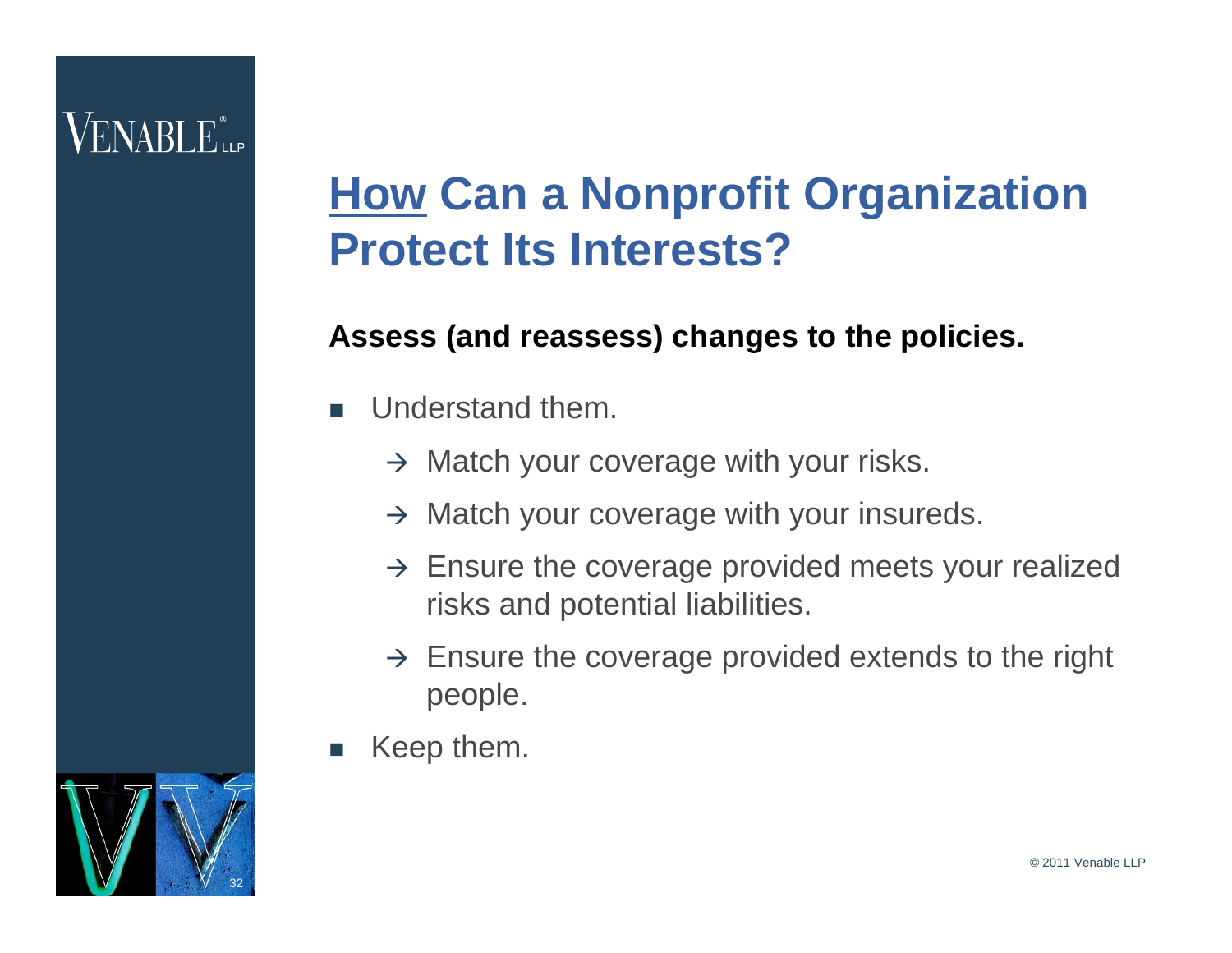# VENARLE"...

### **How Can a Nonprofit Organization Protect Its Interests?**

#### **Common Exclusions**

- $\mathcal{L}_{\mathcal{A}}$  Exclusions explicitly preclude insurance coverage for losses arising from certain conduct, activities or circumstances.
	- $\rightarrow$  "We will defend against and indemnify you against certain kinds of losses, but . . .."
	- $\rightarrow$  They vary, somewhat, from policy to policy and insurer to insurer.
	- $\rightarrow$  The effect that any given exclusion will have on your organization depends on, among other things, the risks that your organization faces.

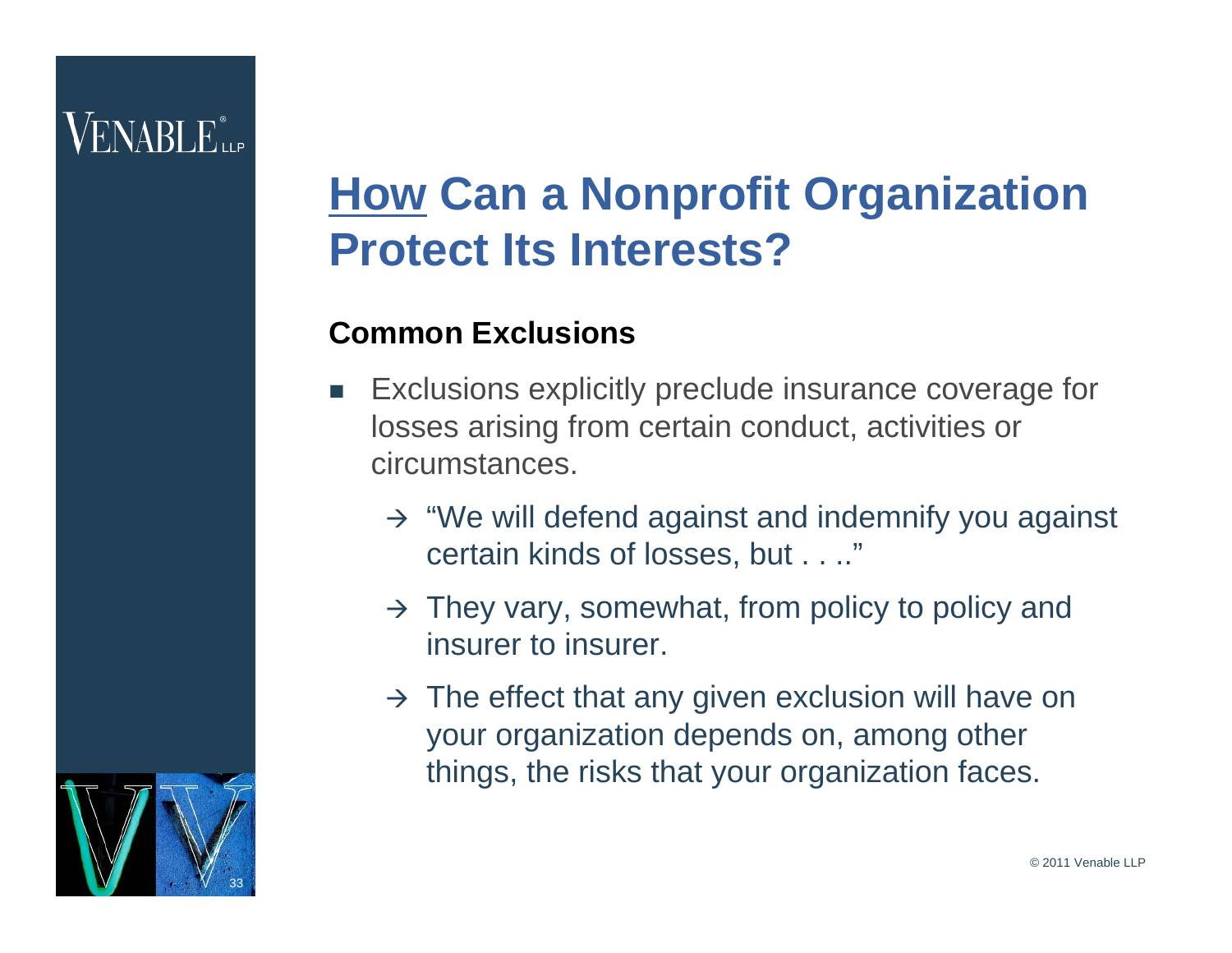### **How Can a Nonprofit Organization Protect Its Interests?**

#### **Safe Harbors**

 $\mathcal{L}_{\mathcal{A}}$  Sometimes insurers provide a respite from broad exclusions—sometimes without, sometimes with an additional premium.

**Safe harbors can mean the difference between no** coverage for certain risks and conditional coverage for certain risks.

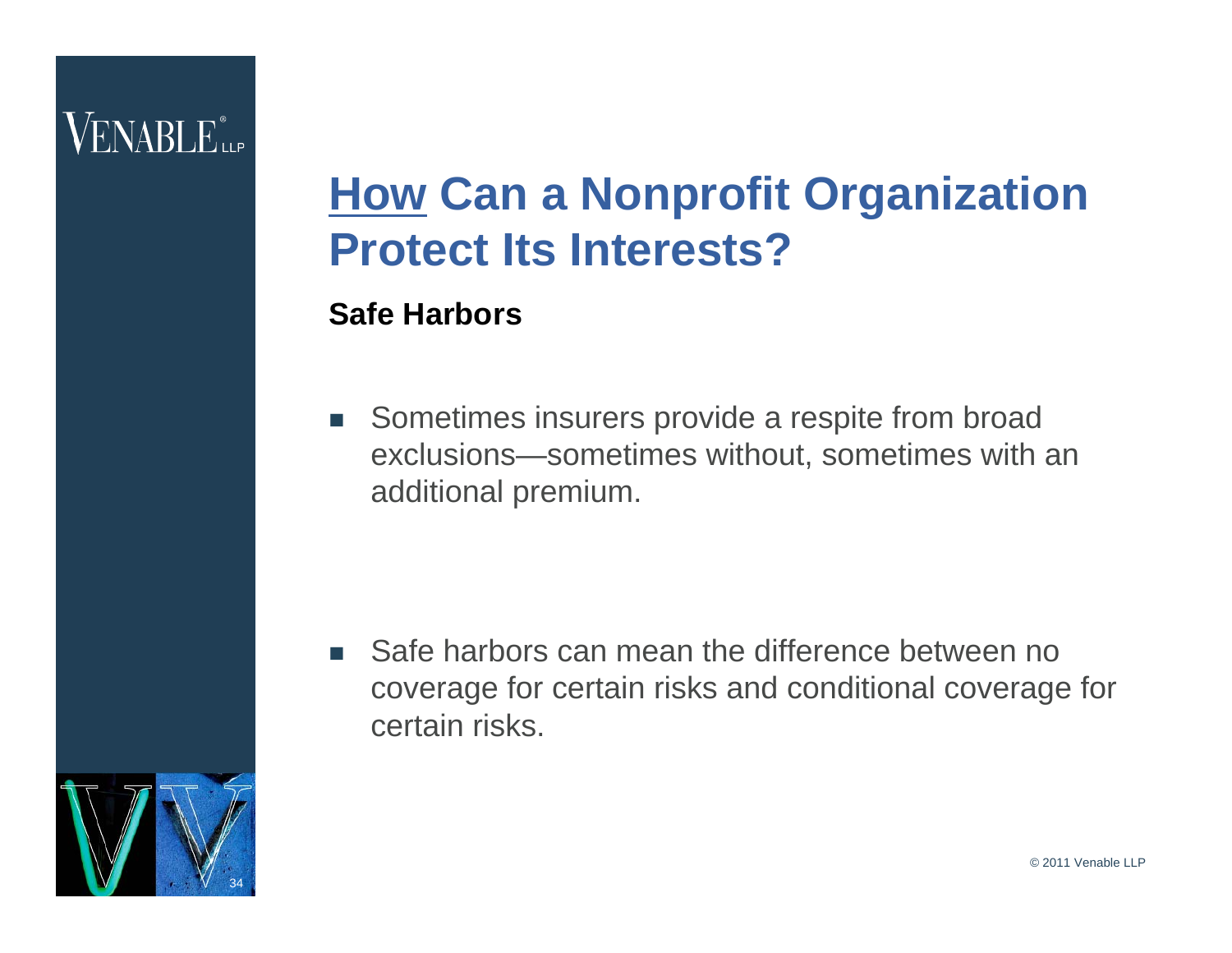### **How Can a Nonprofit Organization Protect Its Interests?**

**Safe Harbors**

**Dishonesty exclusion**

Example: "This policy excludes coverage for loss arising from an insured's dishonest, fraudulent or criminal acts or omissions. If a claim would invoke the insurer's duty to defend but for the allegations, then the insurer will defend the claim until there is a final adjudication by a factfinder, or admission by the insured…"

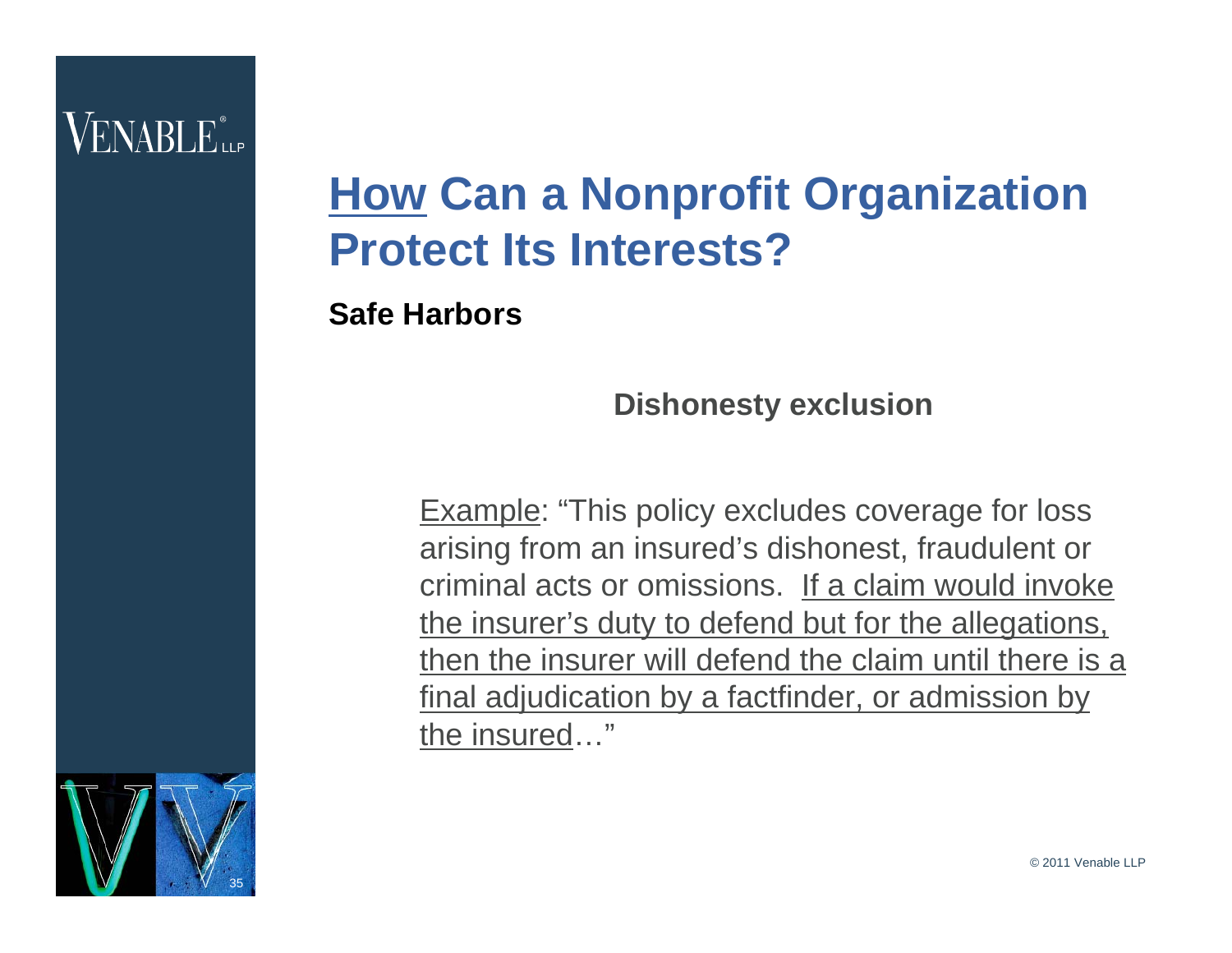### **How Can a Nonprofit Organization Protect Its Interests?**

**Safe Harbors**

**Intentional acts exclusion**

Example: "This policy excludes coverage for loss arising from acts expected or intended to cause property damage or bodily harm, except that this exclusion does not pertain to any Wrongful Acts as defined by this policy."



© 2011 Venable LLP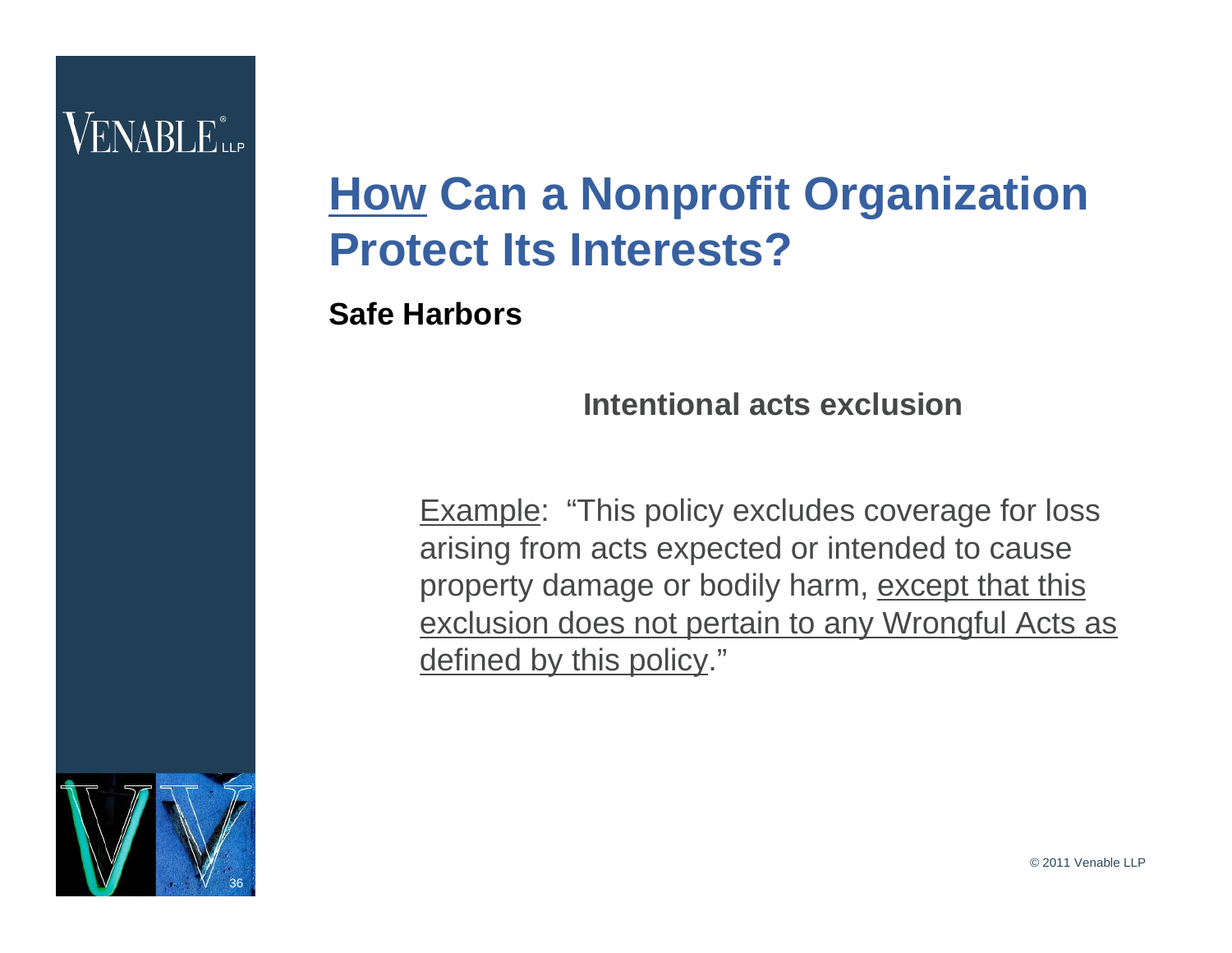# VENARLE<sup>®</sup>

### **How Can a Nonprofit Organization Protect Its Interests?**

#### **Conditions**

- П Even if a "covered event" occurs and even if no exclusions apply, the insurer's assistance can be lost.
	- $\rightarrow$  Also vary, somewhat, from policy to policy and insurer to insurer
	- $\rightarrow$  Duty to report potentially covered event promptly and/or within a certain number of days
	- $\rightarrow$  Duty to cooperate with the insurance company

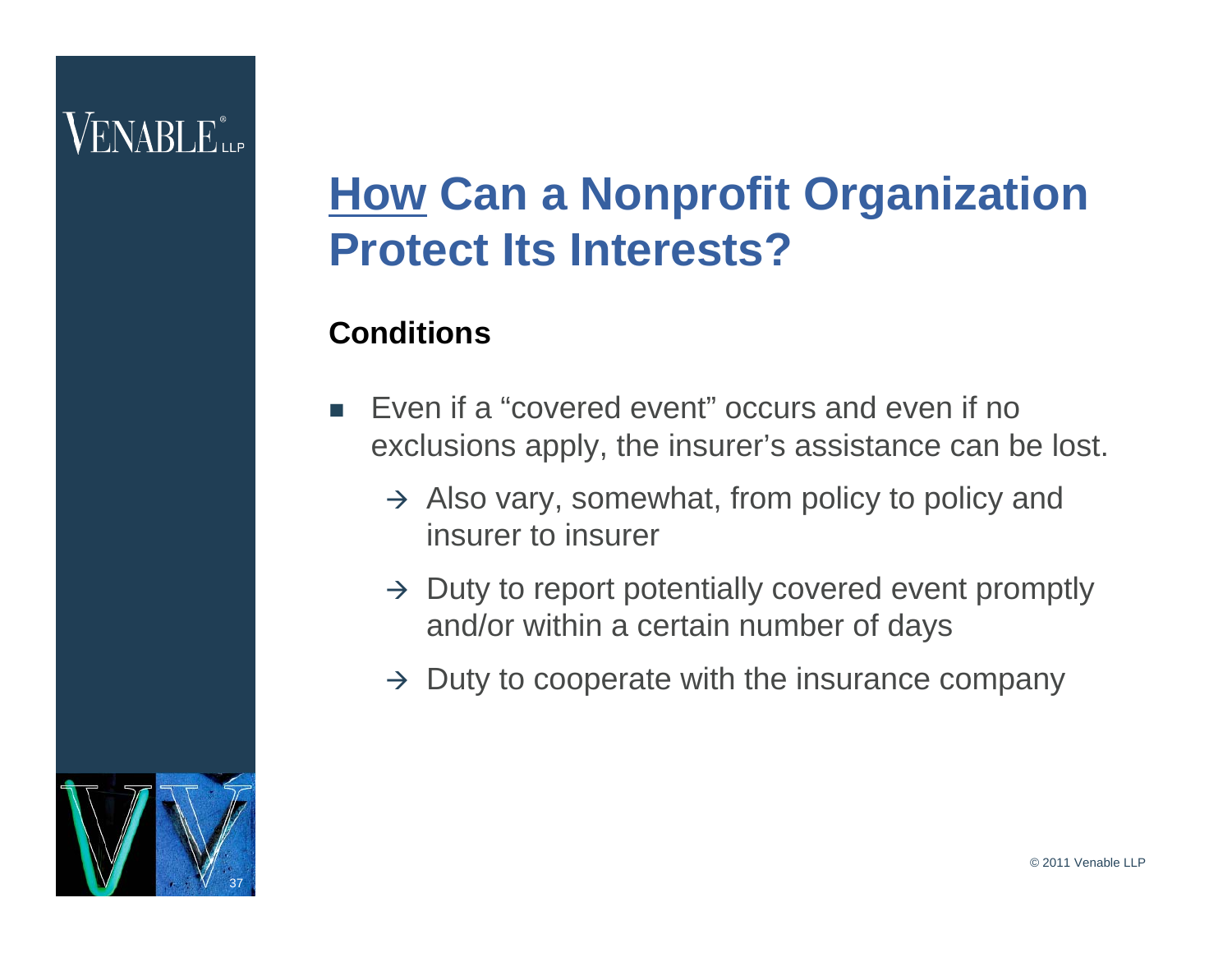#### **Conclusion**

- $\mathbb{R}^n$  Final Thoughts:
	- $\rightarrow$  Know your type of policies.
	- → Know *your* policies.
	- $\rightarrow$  Evaluate your risks and coverages on an ongoing, *continuous* basis.
- T. Questions?